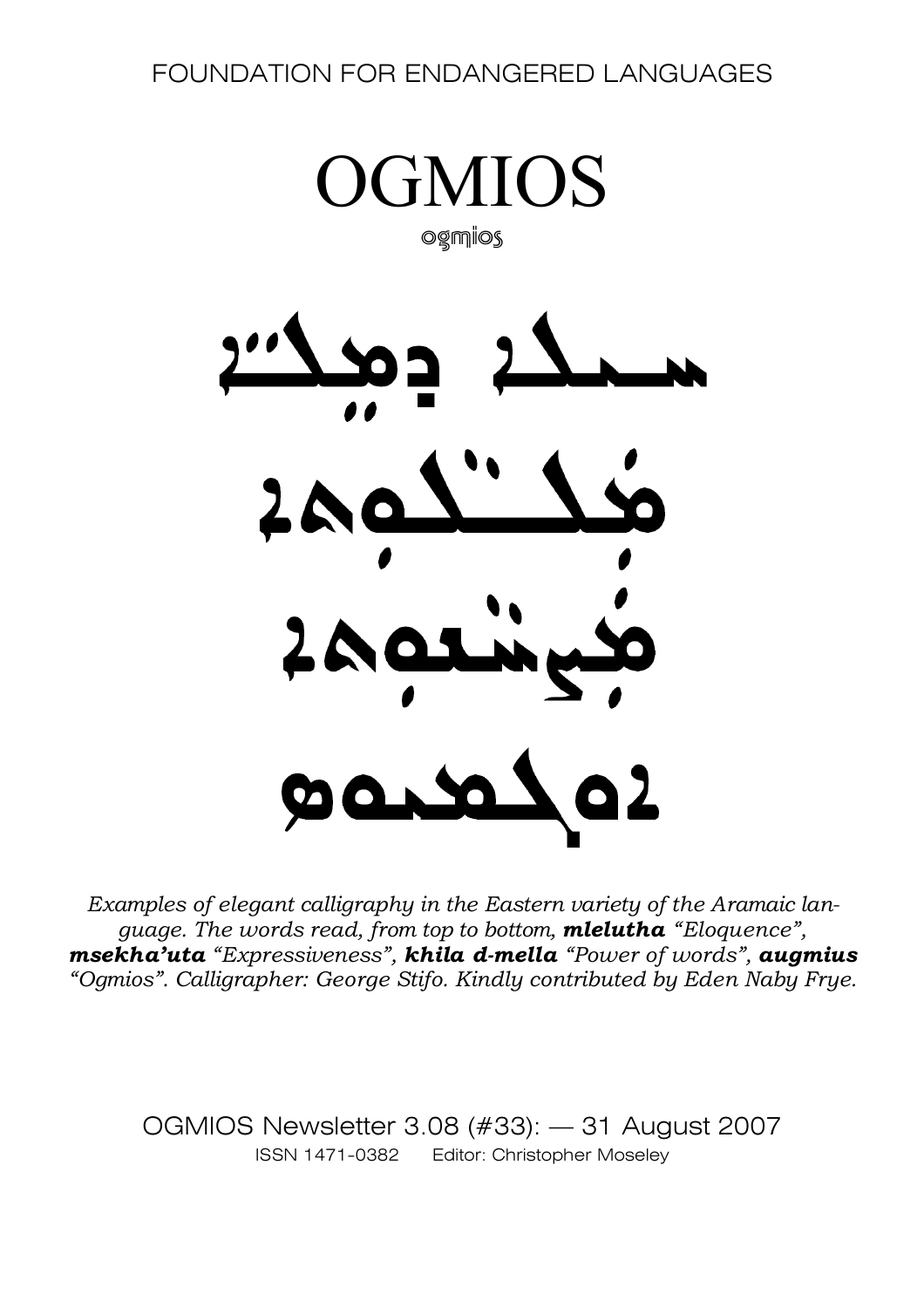Assistant Editors: Roger Blench, Joseph Blythe, Serena D'Agostino, Christopher Hadfield, Francis M Hult, Nicholas D. M. Ostler, Andrea Ritter

Contact the Editor at: Christopher Moseley, 9 Westdene Crescent, Caversham Heights, Reading RG4 7HD, England chrismoseley50@yahoo.com

| 1.               | 1                                                                                                            |
|------------------|--------------------------------------------------------------------------------------------------------------|
|                  | Editorial<br>1                                                                                               |
| 2.               | Development of the Foundation<br>1                                                                           |
|                  |                                                                                                              |
| 3.               | Endangered Languages in the News<br>2                                                                        |
|                  | Finnic languages being oppressed in Russia 2<br>UN preserves hybrid language of the Bounty mutineers         |
|                  | Lost language of Pitmatic gets its lexicon 4                                                                 |
|                  | Cymru: Welsh media developments 4                                                                            |
|                  | Young Chilean keeps nearly extinct languages alive 5                                                         |
|                  | Against preserving endangered languages 6                                                                    |
|                  | "Brain Dead Language" - Labour Party researcher quits 6                                                      |
|                  | This dying Philippine language needs to be saved  6<br>Last speaker of Lardil is no more Error! Bookmark not |
|                  | defined.                                                                                                     |
| $\overline{4}$ . | Appeals, News and Views from Endangered<br>Communities<br>$\sqrt{2}$                                         |
| 5                | 8                                                                                                            |
|                  | <b>Allied Societies and Activities</b><br>8                                                                  |
|                  |                                                                                                              |
| 6.               | Letters to the Editor<br>9                                                                                   |
| 7.               | Overheard on the Web<br>10                                                                                   |
|                  | Researchers say many languages are dying 10                                                                  |
| 8.               | 10<br>Obituary                                                                                               |
|                  | Last fluent speaker of Lardil is no more 10                                                                  |
| 9.               | Forthcoming Meetings Error! Bookmark<br>not defined                                                          |
|                  | Linguistic Association of Nigeria: 21 <sup>st</sup> Annual Conference                                        |
|                  | Conference on the Reclamation of Tribal Languages 10                                                         |
|                  | Second International Conference on Language<br>Development, Language Revitalization and Multilingual         |
|                  | Education in Ethnic Minority Communities 11                                                                  |
|                  | 10. Recent Publications<br>11                                                                                |
|                  | Anvita Abbi: Endangered Languages of the Andaman<br>Foundation for Endangered Languages  13                  |

Published by:

Foundation for Endangered Languages, Batheaston Villa, 172 Bailbrook Lane, Bath BA1 7AA, England nostler@chibcha.demon.co.uk • http://www.ogmios.org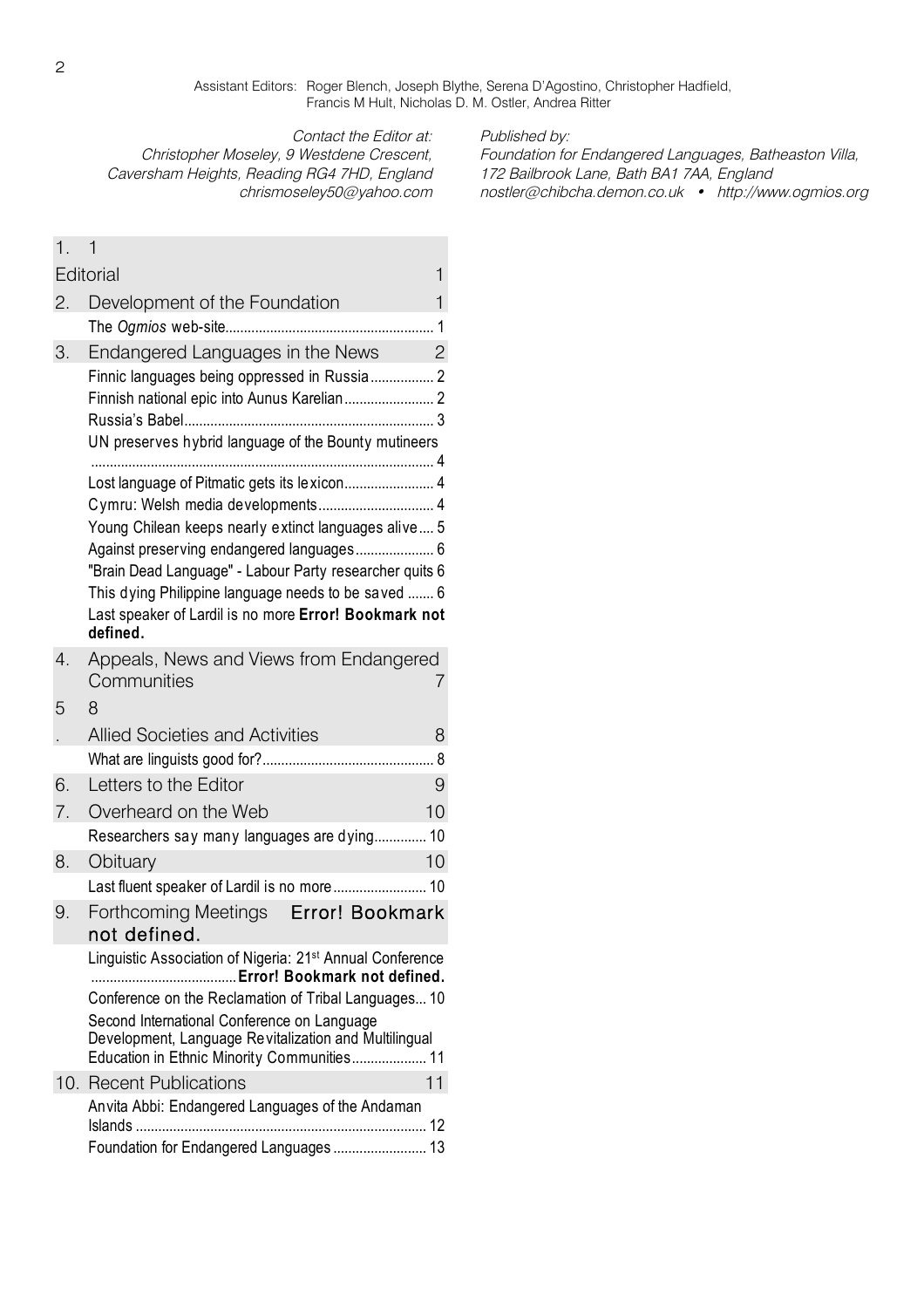Ogmios 32 – Spring 2007

# 1. Editorial

In this issue you will find details of our forthcoming Eleventh Conference, to be held in Kuala Lumpur, Malaysia, from 26 to 28 October 2007. This issue of *Ogmios* is once again severely delayed, for which I apologise, beyond the date for conference registration, but you may already know the timetable of the conference anyway, from the announcement below, which is reproduced from our web-site, www. ogmios. Org. . *Chris Moseley*

2. Development of the Foundation

**The Eleventh Conference of the Foundation for Endangered Languages: Kuala Lumpur, Malaysia** 

Working Together for Endangered Languages: Research Challenges and Social Impacts

University of Malaya, Kuala Lumpur, Malaysia Dates: 26-28 October 2007

### **FEL XI**

Globalisation has an impact on societies on various levels. One of its implications is the further endangerment of languages, especially those of minority communities. The looming threat of language loss and death is due to the hegemony of more dominant languages in sociopolitical and economic domains. Linguists therefore have an important role in documenting, projecting, and providing information on, languages which face extinction.

Linguists undertaking such research must tread carefully in any community which faces language endangerment. The researcher by his or her very presence can disturb the established social relations, the socio-economic organisation, and the power relations within a community, bringing in more globalisation, and more awareness of and exchange with the outside world. Researchers must be made aware of the impact of their presence.

Communities facing language endangerment may not be cooperative towards outsiders and may view them with suspicion. In some communities breaking such barriers requires tact, effort, and strategic planning. Members of the community facing endangerment should be perceived and treated by the researchers as experts in their heritage language. Such a view inevitably reduces the power inequality between researchers and members of the endangered language and eases collaboration. Cooperation and collaboration may be impeded if the linguist sees him/herself or is seen as someone who is more authoritative and linguistically more 'correct' than members of the community facing endangerment. Such a perception may result in the infamous observer's paradox where subjects become less natural in the presence of the researcher.

When researchers do not take members of the studied communities seriously, collaborative work is impeded as the input provided may be distorted due to the researchers' belief that they are the language experts. Linguists must be objective and this can be a challenge as prior knowledge may interfere in their objectivity. Lack of trust and collaboration may result in information not being provided. One way of combating the failure to share information is to ensure that re- searchers are aware that different members of the community facing language shift are responsible for different kinds of information.

If communities are informed of the dangers of losing their languages, they may be inclined to collaborate with the linguists to provide information of the language they speak as on them is entrusted the onus of transmitting their heritage to family members. Promoting the popularity of an endangered language in domains such as the workplace, at home and at school may prove to be difficult, as endangered languages face many obstacles namely from the economic functionalities of more dominant languages and the attitudes of younger speakers. At worst, linguists could be seen as counter-productive by the very community whose language they want to save, because the shift away from an endangered language is at times motivated by upward economic and social mobility.

The task of the linguist in this is by no means simple. To penetrate and immerse oneself in an ethnolinguistic speech community whose language may be on the verge of death provides the linguist many challenges on the social and relationship levels. While the linguist is required to collect data as a researcher, s/he must also form a relationship with the members of the community so as to collaborate with them in efforts to promote and preserve the language, in ensuring its revival, in establishing devices and procedures to stop endangerment etc. Given that the endangerment of languages can be handled sensitively through collaboration between researchers and members of a community facing language extinction, this Conference will address the research challenges and social impacts of such collaborations. Amongst the questions raised in this Conference are:

What can researchers do to ensure collaboration with members of the language community? What should the researcher do to find a way into the community through proper and accepted channels? What benefits can a language community expect from such collaboration?

What are the boundaries that the researcher should not cross in order to protect the rights and privacy of the subjects and to safeguard collaborative ties between community and researcher? What are the limits of researchers' duties to the language community, and vice versa?

What is 'best practice' for researchers in order to be accepted and trusted as in-group members of the community? Does this require the linguist to reduce his/her role as an expert, in order to build trust and collaboration with the community? Can cultural immersion act as a collaborative means in data collection, creating the notion that the researcher is part of the community's in-group? Are there any advantages in maintaining distance between researcher and community?

What options do researchers have if they encounter non-collaborative behaviour from their target subjects?

Can support for maintenance of an endangered language actually be socially counter-productive, when the shift away from an endangered language is seen as progress in economic and social mobility? In such conditions, can the community be made aware of the importance of language maintenance? How can the researcher convince the community of the negative impact of language loss on their culture and history and, conversely, of the benefits of recovery, preservation, promotion?

How can language documentation work, and its fruits, be integrated into community activities and community development? In what other ways can linguistic research benefit language maintenance and revitalization?

How can the researcher guard against personally causing damage to existing social and political structures? In particular, how can the researcher avoid disturbing established social relations and organization by seemingly conferring favours on specific members of the community?

How can the researcher ensure that s/he is not unwittingly the agent of globalisation within the community and thereby the cause of further socio-economic and cultural disruption?

The aim of the conference is to pool experience, to discuss and to learn from it, not to theorize in the abstract about inter-cultural rela- tions.

Each standard presentation at the Conference will last twenty minutes, with a further ten minutes for discussion and questions and answers. Plenary lectures will last forty-five minutes each; these are awarded by invitation only.

**Conference dates**: 26-28 October 2007

**The site** for the 2007 conference of the Foundation of Endangered Languages, hosted jointly this year with SKET, University of Malaya, will be Kuala Lumpur, Malaysia.

**University of Malaya** is the oldest university in Malaysia, and SKET, i.e. the Section for Co-Curricular Activities, Elective Courses by Other Faculties and TITAS, is responsible for the teaching of 80 co-curricular courses, and the compulsory course "Ethnic Relations." (For more information, visit http://www.um.edu.my).

## The *Ogmios* web-site

The Foundation is seeking a skilled new Web-Master to maintain its web-site www.ogmios.org. This responsible post on our committee has been ably filled up to now by Paul Baker of the University of Lancaster in the UK. Paul is finding that the increasing burden of his other responsibilities means that he needs to relinquish the post as soon as possible. Since we are a charity, the position is voluntary and unpaid, so we require someone with the necessary computer skills, a modest amount of time available, and above all the ability to maintain a web-site, to step forward as soon as possible. The ideal candidate need not like in the UK, but would preferably be able to attend committee meetings in the UK. If you feel you have the skill and commitment, please contact your editor. You can also contact Paul at bakerjp at lancaster.ac.uk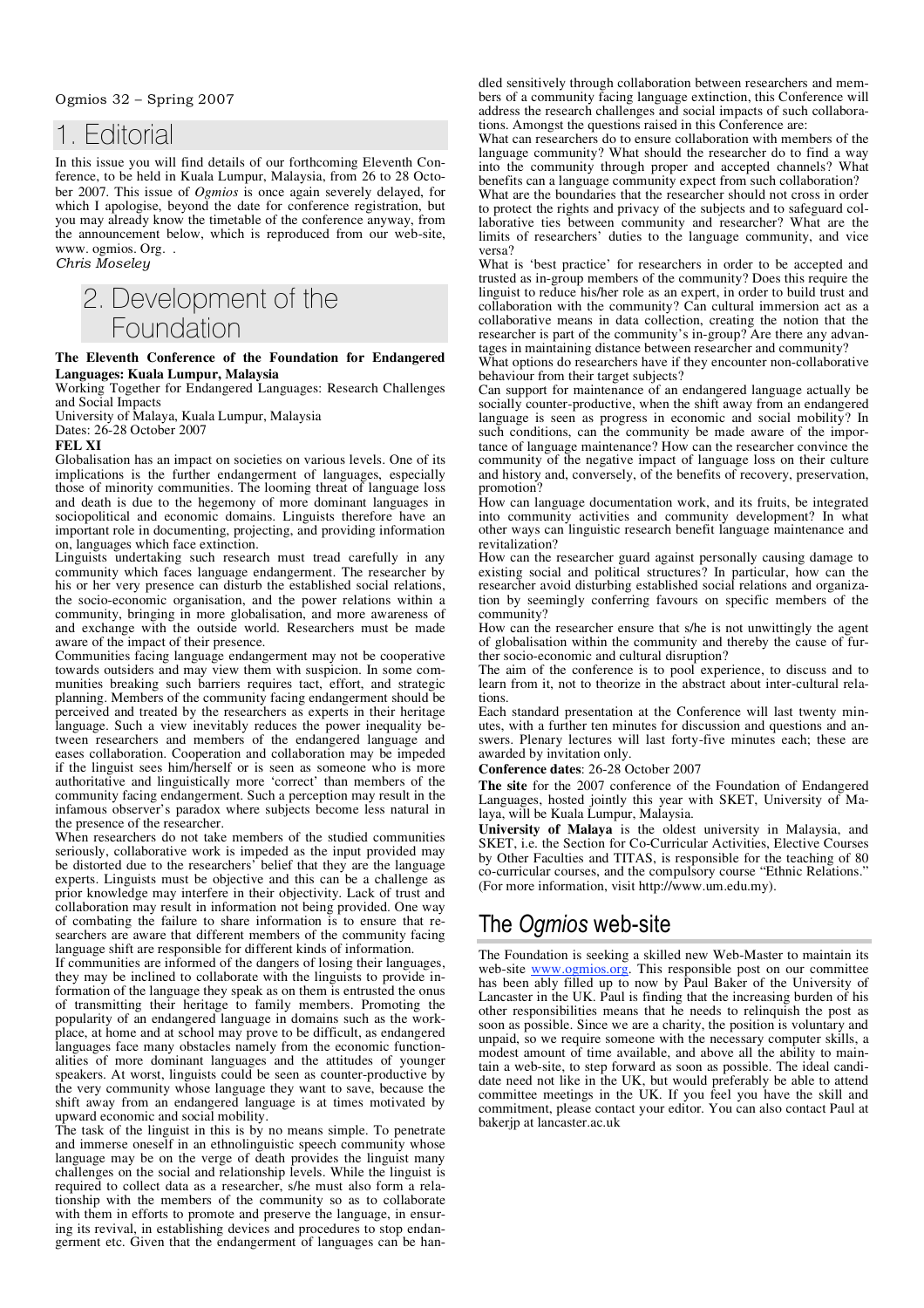# 3. Endangered Languages in the News

## Finnic languages being oppressed in Russia

*From Helsingin Sanomat, Helsinki, Finland 26 July 2007*

*Support for the Finnic peoples of Russia ought to be an essential part of Finland's policy toward Russia, writes Janne Saarikivi in the first item of our 'Guest Pen' series*

Finnish identity is built on the tension between European and Finno-Ugrian qualities. We like to emphasise our eligibility for the *salons* of Europe. On the other hand we have to justify our poor head for booze or our lack of small talk by saying that we are "Ugrians" from the forests.

There are three Finno-Ugrian states in Europe: Finland, Hungary and Estonia. In outward appearance their cultures are Western, but in language, folk poetry, folk music and mythology they are connected more to Eurasia than to Europe.

The Finno-Ugrian link with Russia extends Finnish identity. It makes us more than mere Europeans and gives stimuli to Finnish culture. So it is natural that in Finland there is interest in the Finno-Ugrians of Russia.

There are more than two and a half million Finno-Ugrians in Russia. At least four of its peoples – the Mordvin, the Mari, the Udmurt and the Komi – are so large that in principle their languages possess the preconditions for becoming real languages of culture.

In the early twentieth century, orthographies were created for the Finno-Ugrian languages of Russia. However, Stalin's purges destroyed the intelligentsia that used them. During the Thaw of the Khrushchev period, education in the minority languages began, in all secrecy, its downward spiral.

For a brief while *perestroika* and Yeltsin's Russia protected the minority nations, but in Putin's Russia the extension of linguistic and cultural autonomy does not seem possible.

The situation is well illustrated by the numerical decline of the minority nationalities. For example, according to the 1989 census, 1.15 million people declared themselves as Mordvin, but in the 2002 census, only 840,000.

Use of minority languages in writing has also declined in Russia. In the nineteen-thirties, 200 books a year appeared in Komi, including some translations from world literature. In the past few years only a score or so have appeared, and even those mostly with subsidies from abroad.

Present-day Russia is to a large extent a Slav nation-state. Minority languages in administration, education and the media are often not available even where Russian law stipulates them.

The decay of agricultural structures, alcoholism and unemployment affect national minorities painfully. The decline of living conditions in the countryside means the Russification of the Finno-Ugrian minorities, because minority languages do not survive in towns.

One fifth of Russia's population, or 30 millions of people, belong to tional. Many minorities are not merging with the majority, but rather are becoming stronger, especially in the Caucasus. Nevertheless, the future looks bleak for the Finno-Ugrians.

Many European minority languages, such as Northern Saami, Welsh and Basque, have developed into the vehicles for a modern culture. This has been possible because of an investment in minority- language education and media.

The Finno-Ugrian peoples of Russia need both money and cultural exchange in order to be preserved in their present form. In the spheres of research and education the EU and Russia ought to try to create technologies together whereby minority-language education and media can be extended and the cultures modernised.

What is at least as important is that attitudes to the cultural heritage of minorities must change. In Finland, for example, the majority population's interest is one of the most important factors in supporting Saami culture.

For the intelligentsia of Russia's Finno-Ugrian nations Finland is an example of a modern Finno-Ugrian nation which has handled its minorities policy well. Therefore it is important that our decisionmakers realise their responsibility in preserving the world's Finno-

Ugrian cultural heritage. Support for Russia's Finno-Ugrians ought to be a fundamental part of Finland's policy toward Russia. *The writer is a researcher in the Department of Finno-Ugrian Studies at the University of Helsinki. Translated by Chris Moseley*

## Finnish national epic into Aunus Karelian

*By Topi Nykänen, Turun Sanomat, Turku, Finland (26 July 2007)*

When Zinaida Dubinina, from Aunus in Karelia, visited Finland for the first time in 1991 with a choir of schoolteachers, her hosts in Mikkeli [eastern Finland] decided to show their welcome by demonstrating how well they made *karjalanpiirakat* (Karelian pirogue pastries).

"They baked closed pastries, and I was – well, that's not the way to make them. Nor is a rice pastry even a Karelian pastry. For me that's a Finnish pastry," laughs Dubinina.

Born at Kotkatjärvi in Aunus district in 1934, Dubinina learned as a child that the filling for Karelian pastries is millet, potato or barley. And the whole beauty is finished off by baking it golden-brown in the oven with a mixture of egg, butter and cream.

Although Dubinina's pirogues taste at least as good as they look, her greatest gift to Karelian culture was not made in the kitchen.

Over the past twelve years Zinaida's translations from Finnish into Aunus Karelian, or *Livvi,* of the New Testament, the 'Children's Bible and the Psalms have been published.

The most ambitious work, the Livvi version of the *Kalevala,* the Finnish national epic, is currently being edited by Jelena Bogdanova, lecturer in Karelian at the Pedagogical University in Petrozavodsk.

Dubinina doesn't dare guess when it will appear, because Bogdanova is also busily engaged in the government of the Republic of Karelia. But if the translation work lasted over fifteen years in all, she can

afford to wait a bit for the published result. When Zinaida Dubinina graduated in 1954 as a teacher, the language of instruction in Karelian schools was changed abruptly from Finnish to Russian. Since Karelian was not a written language, it was never

taught in schools. "In many places children didn't want to go to school any more. The boys would rather go to work in the forests and the girls would look after children."

The position for minority languages began to slowly improve at the end of the nineteen-eighties in the Soviet Union. Dubinina recalls how even at Kotkatjärvi they had to start teaching Karelian from scratch.

"The Russian head teacher wondered what we were going to do without any teaching material. I replied that we have it in our heads!" Inspired with a new enthusiasm for the language, Dubinina began looking for suitable teaching materials. The *Kalevala* seemed closely related. Sung repetitions of those same poems had been preserved in her own home village.

In passing she mentions that her favourite parts of the *Kalevala* are the stories of those famous women, Lemminkäinen's mother and Aino.

"That *Kalevala* metre – I tend to think in the same way. But the Finnish version of the *Kalevala* was far too difficult for the children, so I translated those poems into my own language. Every evening after work I'd sit for ages in my study, writing," says Dubinina.

Although the appearance of the *Kalevala* in the Livvi language is of great symbolic value, the Karelian literary language is still in a confused state. Actually it doesn't exist; rather, writers and translators publish works in their own dialects, of which the main ones are "Karelian proper" [or Viena] and Aunus Karelian, or Livvi.

Zinaida Dubinina is not worried about the situation. She knows from experience that a lasting language policy is not created by force.

"People speak Karelian, regardless of dialect differences, and they feel they belong to the Karelian nation. You don't need an artificial language for that."

Dubinina believes that a literary language will develop if it is allowed to. New indigenous and translated literature is being published in Karelian all the time. Both Aunus and Viena Karelians publish newspapers in their own dialects and Dubinina believe the dialogue be- tween the dialects is fruitful.

She believes that the exchange will eventually lead to a common literary language. The biggest obstacles to the development of the language are hidden in the school system. After the initial enthusiasm of less than twenty years ago, many people are tired for fighting against bureaucracy.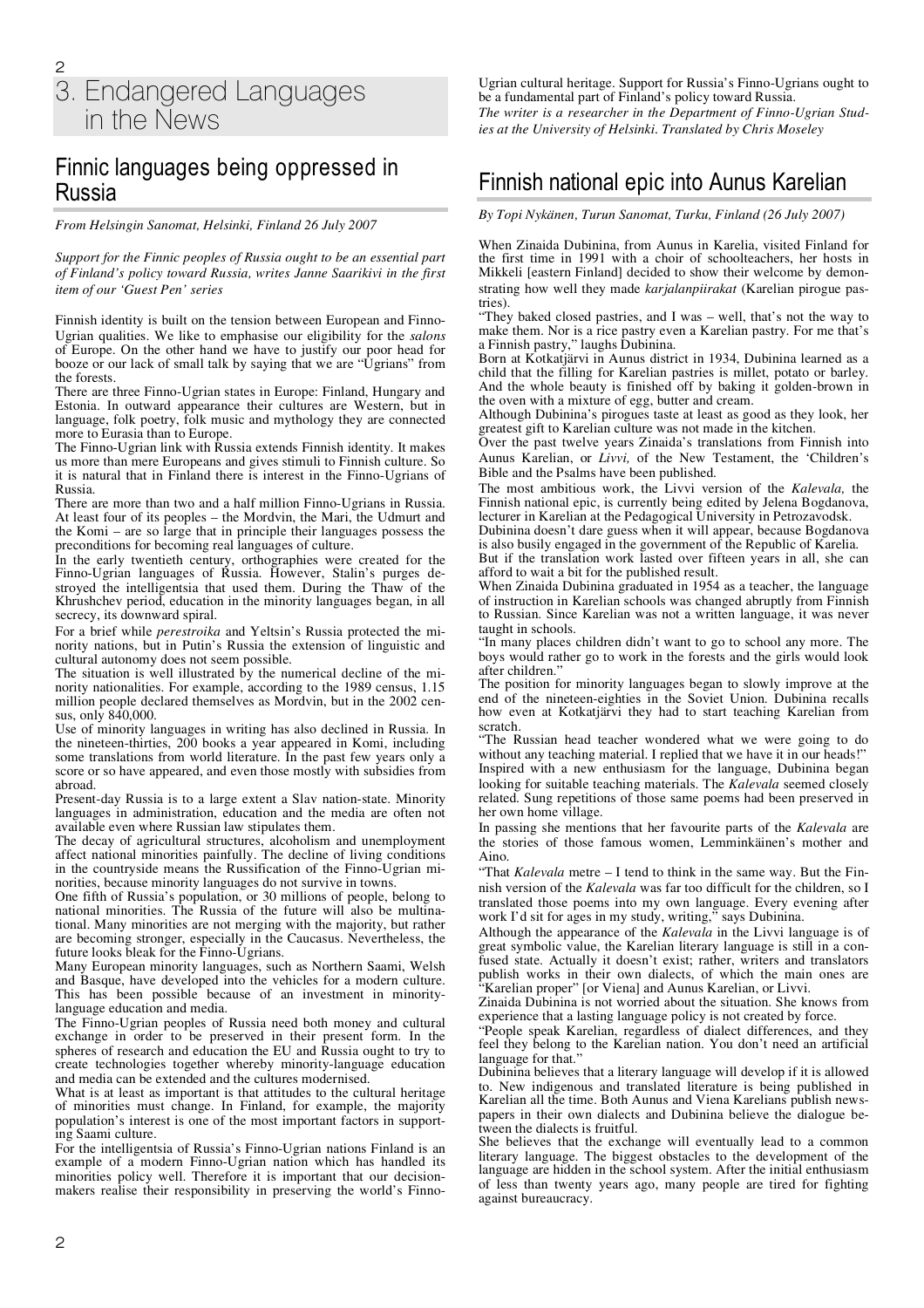"At the moment Karelian is being taught, but very little. The teaching programme for schools comes straight from Moscow, and there is no room for the language. It's frustrating, because we have nothing against Russian. A child can be brought up bilingually," says Dubinina.

So the future is still uncertain, but as a gesture of conciliation the translator quotes a Russian proverb: "Hope is the last to die."

#### *Some facts about Karelian*

*The Karelian language, spoken in the Karelian Republic of Russia, or Eastern Karelia to Finns, as well as in the Tver Karelian region, is the closest relative to Finnish.*

*It is the third most widely spoken Baltic Finnic language after Finnish and Estonian.*

*About 100,000 people speak Karelian.*

*It is divided into several dialects, the main ones being Karelian Proper and Aunus Karelian (Livvi), as well as Lude (Finn. Lyydi), which is considerably smaller.* 

It should not be confused with the Karelian dialects of Finnish, which were spoken in Finnish Karelia before the war and are still spoken in the Finnish province of Southern Karelia.

### Russia's Babel

By Scott Spires, from Languages Policy list, 1 August 2007 **Linguistic Heritage under Threat**

It is an interesting paradox: as the earth's population expands, the number of languages decreases. The language you are reading in now is one of the causes of this situation. English rolls over other, weaker languages like a tidal wave, obliterating the smallest ones and leaving even some of the larger tongues gasping for breath. But it is not the only such killer languages-Spanish, French, Chinese, and Portuguese have been doing deadly work as well, and Russian definitely belongs in this formidable company.

Languages die for any number of reasons. They die because a few languages, led by English, dominate the Internet, science and business. They die because you can't take a test, get a driver's license, book a hotel room, or watch a movie in Ladakhi, or Huron or Ainu. They die because the Beatles sang in English (not Cornish or Manx), and because Alexander Pushkin wrote in Russian (not Vepsian or Karakalpak). They die because their speakers see no use for them, or are ashamed of them. They die because their speakers do.

In spite of factors like these, the Russian Federation has remained one of the world's greatest preserves of linguistic diversity. Here you will find specimens of Indo-European, Uralic, Altaic, Caucasian and many other families in their natural habitat. There are oddities to amuse you: The Caucasian language Ubykh, recently extinct, contained a jaw-breaking 81 consonants and only three vowels; the Chukchi language maintains different sound systems depending on whether a man or a woman is doing the talking; Izhor, with fewer than 500 speakers, is nonetheless divided into three separate dialects. Surveys indicate that over 100 languages have indigenous speech communities within Russia.

Yet this "nature preserve" is under severe threat of turning effectively monoglot within a few decades. Many of these languages are, like Ubykh, already extinct; others are in the process of extinction or are barely holding on. The process of extinction has, in fact, been going on for centuries; place names attest to this. Northern Russia, for instance, is studded with toponyms from Finno-Ugric dialects that died out long ago--the most famous example being Moskva, which probably means something like "dark water."

#### **Siberia's Loss**

Siberia, in particular, can be seen as the ground zero of these trends in Russia. Many of the phenomena that lead to the demise of minority languages are especially apparent there. Geography, politics, and culture all interact to create a space in which it is difficult for such languages to thrive.

The lack of linguistic compactness, for example, is a problem that especially affects Siberia. "Many of the peoples of the North are noncompact peoples," says Vida Mikhalchenko of the Russian Academy of Sciences' Institute of Linguistics. They live sparsely scattered across a vast territory, which makes communication as sizable communities difficult. This contrasts with, for example, the situation in the Northern Caucasus. It remains, in an expression that goes back to Roman times, "the mountain of languages," a region of densely packed and clearly demarcated tongues. Linguist Irina Samarina points to Archi, a language in Dagestan, as an extreme example of compactness: It is spoken in a single village of 1,200 people, but everyone in the village speaks it. As long as this situation persists, it is likely to survive.

Policy choices have contributed to the situation. The family is one of the most important forces in ensuring the survival of a language--if parents are able to hand it down to their children, it will continue for at least another generation. In the last century, however, it was common for children of minority-language speakers to be taken away from their parents and raised in boarding schools together with children of other small nationalities. The inevitable result of this situation was that everyone grew up fluent only in Russian. In many cases, only people born before approximately 1940 have preserved knowledge of a language. Once that happens, language death becomes almost inevitable--when the younger generation drops the baton, the

Standardization can also present a problem. If a language has never been equipped for use in any official sphere, deciding where the standard ends and dialects begin can be problematic. The Nenets language, for example, comes in two distinct varieties--Forest and Tundra. Should one of these be chosen as the basis for the standard; should a hybrid language be created; or should each be recognized as

a separate language and treated accordingly?<br>These are the sort of questions that can keep a language out of classrooms, radio stations, and newspapers, and promote its eventual extinction. Even standardization does not guarantee a continued use, since elderly or longtime speakers rebel against using the new standard.

#### The Stigmatizing Effect

And there is the important issue of will. Much depends simply on the desire of speakers to maintain their language, a factor that is typically independent of both official support and official suppression. If the will to speak a language exists, it can survive neglect and repression; conversely, if the will isn't there, no amount of support will save it.

 While outsiders may perceive small languages as something romantic or exotic, speakers of small languages often view their native tongues from a very different perspective. Frequently, they associate such languages with poverty, illiteracy and backwardness. Sheer utility is a

 powerful argument in favor of switching to a few mega-languages, and many people who might speak indigenous languages follow that pragmatic argument to its logical end in their own lives.

Linguists know that the effectiveness of outside forces is limited. "We can't stop the process of disappearance," Mikhalchenko says. "And it's not good to try to decide things from above." The important thing is to gather data, create detailed descriptions of those languages threatened with extinction, make information widely available, and support those initiatives that promise success.

Laws can also play a role. According to Mikhalchenko, Russia may soon ratify the European Charter for Regional or Minority Languages. The charter sets out a series of measures to promote the use of minority languages in education, the media and other spheres.

At this point a skeptic might ask if there is any point in trying to preserve these languages at all. Language death is a normal phenomenon of history. Linguist Andrew Dalby estimates that a language dies every two weeks. Why put so much effort into recording, teaching and preserving dialects that might be limited to a handful of villages? A novel line of reasoning, laid out in Daniel Nettle and Suzanne Romaine's 2000 book Vanishing Voices, treats linguistic diversity as analogous to biodiversity. Languages, the argument goes, are like species in an ecosystem. Just as the extinction of species leads to the degradation of the natural environment, so the extinction of languages degrades the human environment. Thus, systems of local knowledge are somehow dependent on the languages in which they were originally developed.

One can find echoes of this in Russia. Some languages have highly developed vocabularies for locally specific activities, such as rein- deer-herding. People who usually speak Russian in their everyday lives will switch to the local language whenever they pursue local practices. The problem with this view is that every language is capable of expanding and changing to meet new challenges. There are no recorded instances of a language dying out because it confronted a world it couldn't describe. If it is necessary to invent reindeer-herding terminology for Russian, that will be done.

#### **A Cultural Preserve**

In fact there are good reasons to preserve minority languages, although those reasons are rather prosaic and may not appeal to people who perceive endangered tongues as something exotic and magical. Culture is really the key factor. Mark Abley, in his book Spoken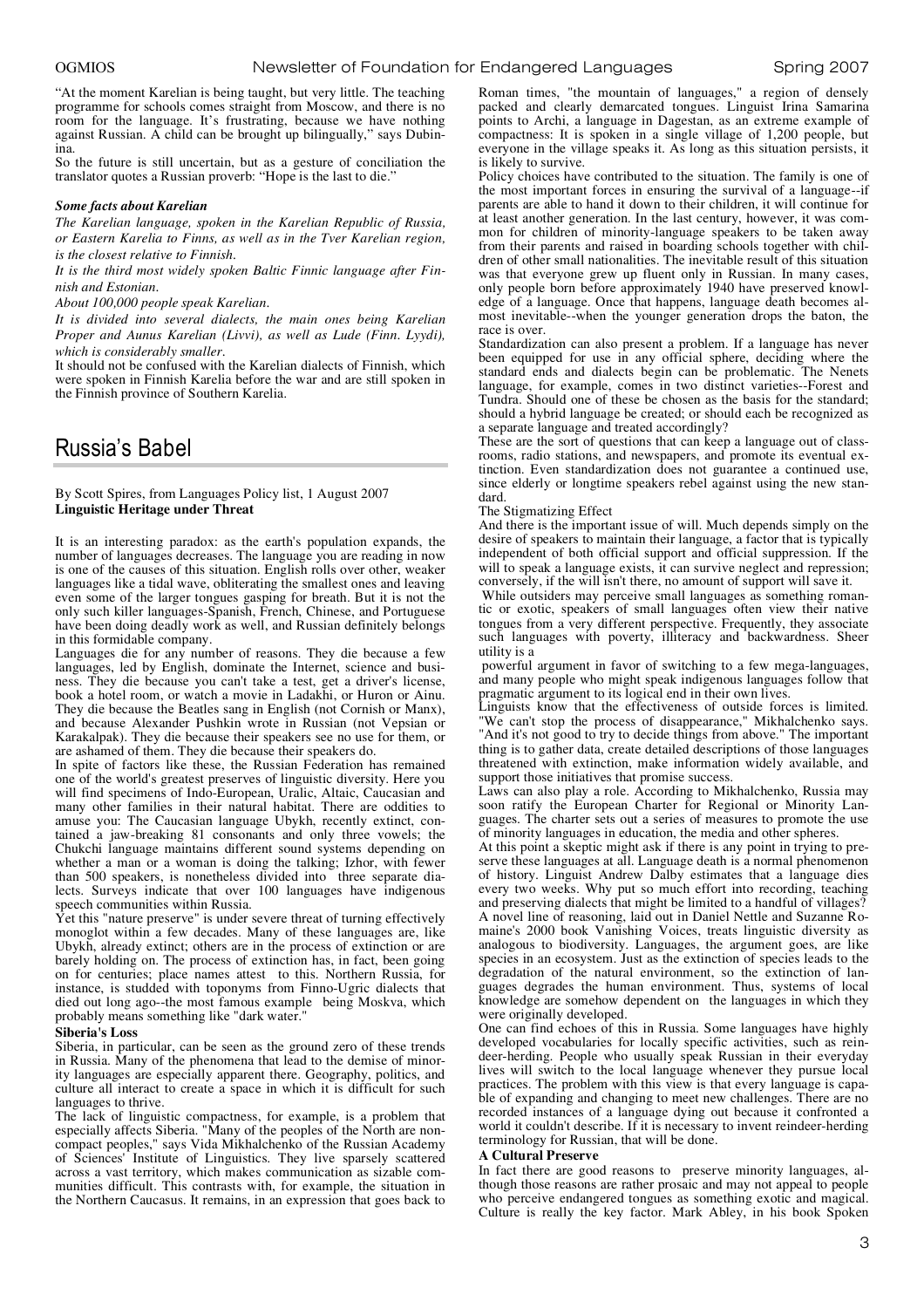Here, quotes an activist for the Celtic Manx language as saying: "the language is almost like a peg to hang the culture on. The music, the Gaelic way of storytelling, the folklore--all these things come out of the Manx language."

Cultures can survive the translation to a new language, but in the process they lose something unique and essential. Poetry, folklore, songs and customs have a unique sound and shape, and possibly a unique meaning, in one language that they don't have in another.

Abley also quotes the graphic words of MIT linguist Ken Hale, who says that losing a language is like "dropping a bomb on the Louvre."

The outside world tends to take little notice of the small peoples of Siberia. Japanese film director Akira Kurosawa's Siberian epic Dersu Uzala featured a Goldi hunter who befriends a Russian explorer; the Tuvan throat-singing group Huun-Huur-Tu has enjoyed success around the globe, singing songs in their native language that simply couldn't produce the same effect in Russian--or any other language. But it is hard to think of much beyond these admittedly esoteric examples that have made it into the wider world. Linguistic homogenization is one of the factors that could blur the peoples' distinctive cultural profile. While language death, as Mikhalchenko notes, is something that is largely beyond prevention by outside forces, the disappearance of even the smallest dialect represents a loss of a cultural treasure-house.

# UN preserves hybrid language of the Bounty mutineers

By Nick Squires in Sydney for the Daily Telegraph, London 22 August 2007-08-26

A campaign to preserve a unique hybrid language spoken by the descendants of the Bounty mutineers on an isolated South Pacific island has been given a boost by the United Nations.

Norfolk Island's blend of 18<sup>th</sup> century English and Tahitian, known as Norf'k or Norfuk, will be featured by UNESCO in the next edition of its Atlas of the World's Languages in Danger of Disappearing.

The language, one of the world's rarest, is under threat because Norfolk Islanders are increasingly marrying outsiders and because of the influence of television and radio from neighbouring Australia and New Zealand.

The tiny subtropical island, which is part of Australia but maintains a fiercely separate identity, including a different flag and national anthem, is determined that the language should not become extinct.

A Norfolk government spokesman, Peter Maywald, said the UNESCO listing would enable the island to apply for funds to encourage the teaching of Norfolk. "It gives us more clout in terms of protecting the language," he said yesterday.

Nursery rhymes and word games are used to teach the 310 children in Norfolk's only school. In the past children were punished for speaking Norfuk, which was regarded as an embarrassingly backward patois.

"It's now undergoing a renaissance. People are more interested in their culture and historical roots than they were before," Mr.Maywald said. A few pages from the island's newspaper are translated from English into Norfuk and there a plans to build a cultural centre which will showcase the language.

"The advice from UNESCO is a significant step in building recognition of the unique language and culture of Norfolk Island," said the chief minister, Andre Nobbs. "It is one of the rarest languages in the world."

The creole evolved between the Bounty mutineers and the Tahitians. After rebelling against Capt. William Bligh, the mutineers settled in 1790 on Pitcairn Island. But by 1856 the island was overcrowded and population was relocated to Norfolk. Today around half of Norfolk Island's 2,000 inhabitants are descended from the Pitcairners and speak Norfuk.

Its broad burr evokes West Country English, but it is peppered with Tahitian and other Polynesian words incomprehensible to English speakers.

Norfolk Island was uninhabited when it was first sighted by Captain Cook in 1774, although it had previously been settled. Until 1855 it was used by the British as a South Seas Gulag for the most recalcitrant convicts, notorious for its cruelty.

**Let's speak Norfuk** Some words and phrases **Watawieh** Hello **All yorlye gwen?** How are you all? **Kushu** I'm fine

**I car foot** I don't know

**I gut ar hillie** I'm in a lazy mood

**Hui-hui** Appallingly dirty and smelly

**Fut you ally comey diffy and do daffy?** Why are you behaving that way?

**Yu bin pat aut wan piis a' kiek f'Berel?** Did you put out a piece of cake for Beryl?

**Car do far dorg et** Not good enough even for a dog's meal

**I gwen out yena f'porpieh** I'm going out yonder to get some guavas **Da nufka se two in em moo'oo** That kingfisher has settled in the flax

**Sup musa dan** The soup's nearly cooked

**Wan kau f'mais bradhas s'orf aut** My brother's cow has escaped **Hi es kain a' huihuiwan** He's somewhat dirty

**Dem hihi andasaid em stoen** The periwinkles are under the rocks Kat krors aa paedak aafta tii en wi gu sing Cut across the paddock after tea and come for a singsong

**Ori em allan haendikraaft iin a' shoe hau god des iya!** How good the island handicrafts are in this year's show!

*Source: Speak Norfolk Today by Alice Buffett 1999* 

# Lost language of Pitmatic gets its lexicon

Martin Wainwright, The Guardian (London) 30 July 2007

A dialect so dense that it held up social reforms has been rescued from obscurity be the publication of its first dictionary.

Thousands of terms used in Pitmatic, the oddly-named argot of northeast [English] miners for more than 150 years, have been compiled through detailed research in archives and interviews with the last generation to talk of kips, corf-batters and arse-loops.

First recorded in Victorian newspapers, the language was part of the intense camaraderie of underground working which excluded even friendly outsiders such as the parliamentary commissioners pressing for better conditions in the pits in 1842. "The barriers to our interfor better conditions in the pits in 1842. "The barriers to our inter- course were formidable," they wrote in their report on encountering the Pitmatic dialect. "Numerous mining technicalities, northern provincialisms, peculiar intonation and accents and rapid and indistinct utterance rendered it essential for us to devote time to the study of these peculiarities ere we could translate and write the evidence."

The first Pitmatic dictionary, including pit recollections and analysis of the origins of the dialect's words, has been compiled by Bill Griffiths, the country's foremost Geordie scholar, whose previous work includes the standard Dictionary of North East Dialect. His new book reveals an exceptionally rich combination of borrowings from Old Norse, Dutch and a score of other languages, with inventive usages dreamed up by the miners themselves. "There's been an urgency to the project, copying the handwritten diaries and songs stored way in family homes," said Mr.Griffiths, who also collected booklets, pit newspapers and magazines and spent hours interviewing ex-miners.

Although the north-east was once the world capital of mining – hence the phrase carrying coals to Newcastle – the last major pit closed in 2005 and the industry's traces are vanishing.

"The golden age of writing about the pits by working pitmen for working pitmen and their families is over," said Mr.Griffiths. "It is time to save and share what we can."

Part financed by the Heritage Lottery Fund, in a three-stage dialect study of the north-east called Wor Language, the dictionary reveals the deeply practical nature of Pitmatic. The dialect was original called Pitmatical, and its curious name was a parallel to mathematics, intended to stress the skill, precision and craft of the colliers' work.

Term after term is related to mining practices, such as stappil, a shaft with steps beside the coal seam, or corf-batters, boys who scraped out filthy baskets used for hauling coal to the pithead.

Other words are more earthy: arse-loop is a rope chair used when repairing shafts and a candyman or bum-bailiff is a despised official who evicts strikers from company-owned homes.

*Pitmatic: The Talk of the North-East Coalfield is published by Northumbria University Press, £9.99* 

## Cymru: Welsh media developments

The Welsh language scene has lately been a hive of dynamism and should be held up as an example to the other Celtic language move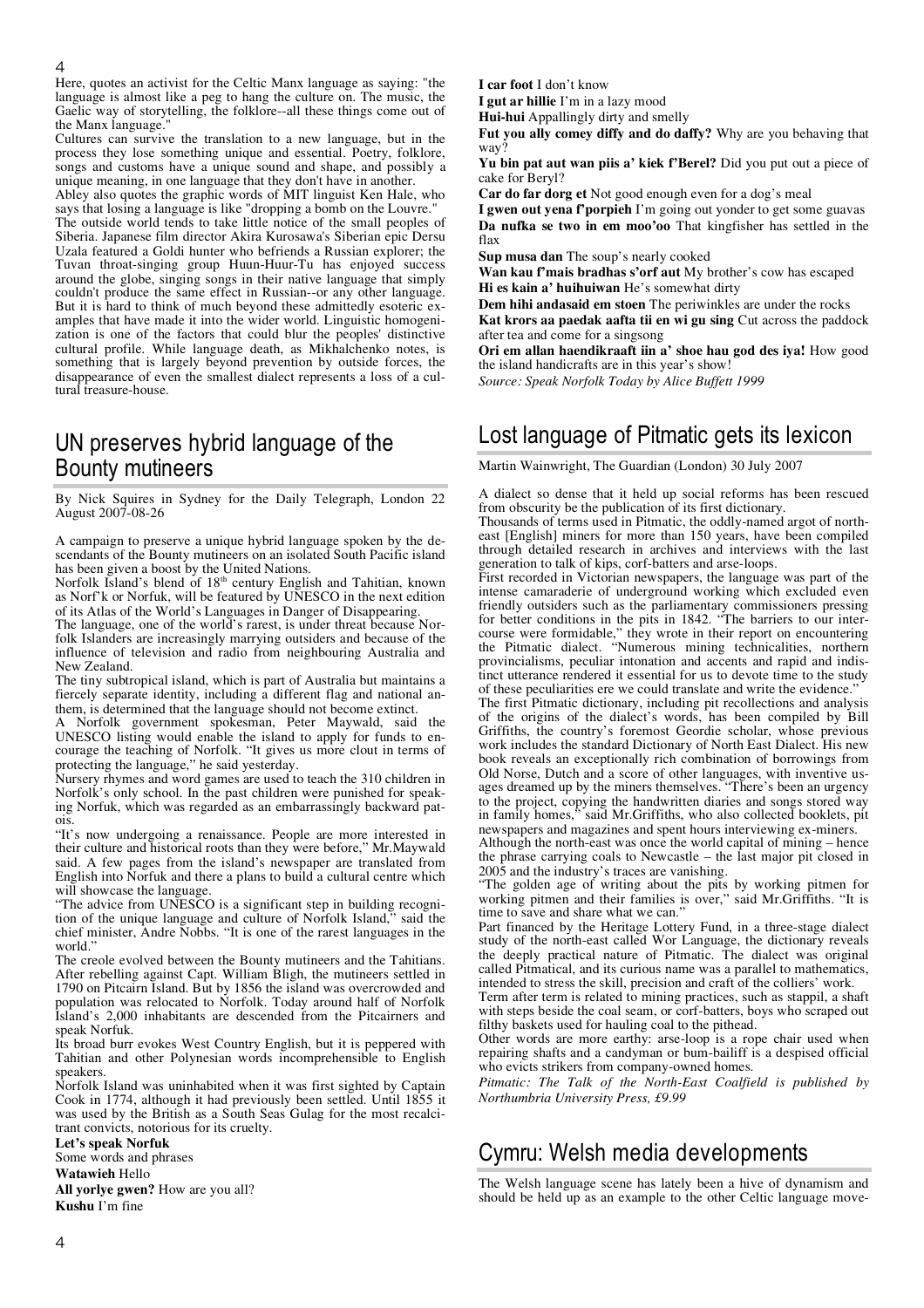ments as providing possible future pathways of development for the other languages.

Many of these developments have taken place within the field of media and technology and have been an inspiration to see. The advances signal a renewed spurt of confidence among the Welsh people and the use of their native language, even among non Welsh speakers. Gains are being made despite some major obstacles and inadequate resources when compared to the seemingly privileged situation of other lesser used languages of Europe, such as Euskera (in the Spanish state) and Friesian.

Some of the developments that have taken place and are planned for the near future in Wales have been:

#### Internet TV

In April an internet television channel was launched called Siaradog. It is broadcast once a week and shows interviews and music and is hosted by Welsh rapper Aneirin Karadog. The show is16 minute long, but looks likely to herald a new wave of similar programmes in the future.

### **Welsh Language Daily Newspaper**

An official launch date of 3 March 2008 has now been set for the first daily newspaper in Welsh to be issued. After some public grant funding difficulties the Y Byd (The World) newspaper has succeeded in raising 445 000 Euros worth of public shares.

Currently only Eire has its own daily newspaper (Lá Nua) among the six Celtic countries and the Celtic languages are among the few languages in the EU without their own daily. (The launch of a daily newspaper in the Breton language failed some years ago). In Wales the reason for this, according to the Chairman of Y Byd publishers, is a lack of investment and confidence.

Y Byd will be available in printed format and also online.

Language Control Centre

June saw the launch of a new computer application that will allow users to chooser either Welsh or English as an interface language for Windows XP and Office 2003 at home or in the workplace.

Bwrdd Yr Iaith Gymraeg is asking for users to provide feedback by writing to  $post@...$ 

Dime Goch

A new and novel internet idea that encourages both Welsh and non-Welsh speakers who want to encourage companies to offer their services in the Welsh language, has been launched called Dime Goch.

The website asks supporters to subscribe from one pound a month to an email list of people who are willing to apply pressure on giant companies by stating they will definitely switch suppliers if services are provided in Welsh.

The Welsh language internet community consumer revolution has begun! See **[Voir le site]** for further details.

Predictive texting in Welsh

This is a free downloadable programme to allow Welsh speakers to use 'predictive texting' in Welsh on their mobile phones. The company called 'Tecstico' was a design idea thought up by a Welsh university student and initially launched at the Welsh National Eisteddfod in 2006.

Internet Chat rooms, Forums and Young people

The Internet was claimed last week, by one of the worlds leading linguists to be a saviour of the Welsh language. Professor David Crystal of Bangor University said that the Welsh language (along with Breton) is now considered to be 'cool' to use by young people, because of its presence on the internet.

Professor Crystal said:

#### *« It doesn't matter how much activism you engage in on behalf of a language if you don't attract the teenagers, the parents of the next generation of children.*

*»*And what turns teenagers on more than the internet these days? If you can get a language out there, the youngsters are much more likely to think it's cool.

Professor Crystal's comments follow in the wake of the Bwrdd Yr Iaith Gymraeg/Welsh Language Board strategy document for IT and the Welsh language. The Strategy aims to provide a framework for Welsh language Information Technology (IT) work in the future and hopes to lead the way in innovative IT development.

Final Remarks

Of course not one of the language situations in the Celtic countries is the same and comparisons are indeed not always useful or helpful. In addition, the Welsh language is probably the most strongly supported of all the Celtic languages. It is nevertheless beneficial at times to make cursory glances at recent language developments in the different countries, if only to provide inspiration and share ideas for future possible action

*(Report compiled for Celtic News by Celtic League Secretary General, Rhisiart Tal-e-bot)* 

*J B Moffatt Director of Information Celtic League 24/05/07* 

# Young Chilean keeps nearly extinct languages alive

*San Francisco Chronicle. 12 August 2007*

*Jen Ross, Chronicle Foreign Service*

Santiago, Chile: While most 16-year-old boys are busy playing video games or worrying about girls, Joubert Yanten spends most of his spare time reading dictionaries and singing tribal songs.

In the heart of Chile's bustling capital, this teen finds a place to meditate amid the plants on the patio of his family's modest home. He hums to himself, in the high-pitched tone of a pubescent boy. Minutes later, his voice deepens, and he seems to enter a sort of trance. Guttural sounds escape his mouth, as he pronounces the inflections of this native tongue with obvious ease.

Yanten is speaking Selk'nam, the language of an extinct aboriginal group that lived in the Tierra del Fuego islands off southern Chile and Argentina. They were among the last native communities in South America to be settled, in the late 19th century.

When the Spaniards arrived in Chile, 11 languages were in widespread use: Quechua, Aymara, Rapanui, Chango, Kunza, Diaguita, Mapudungun, Chono, Kawesqar, Yagan and Selk'nam. Today, only the first three remain.

Experts now consider Yanten to be the only living speaker of a language that died with the last ethnic Selk'nam in the 1970s.

His obsession began at age 8, when he wrote an elementary school project on Chile's native groups. "It frustrated me that no one really saw the magnitude of the extinction of an entire race in the south," he said. "Now you'll only find a couple of indigenous faces; it's really sad."

But learning a language when there is no one to speak it with is no small task. Yanten used dictionaries and audiocassettes of interviews and shamanic chants, recorded by Jesuit missionaries.

The teen leafs through the photocopied pages of a Selk'nam diction-

ary he borrowed from the library, which includes special sections

on grammar and sentence structure. He explains that Selk'nam differs

from Spanish in that the object comes at the beginning of a sentence,

followed by the subject and the verb.

He then pulls out a worn CD and plops it into his player. The lowpitched chant of a medicine woman fills the room, while Yanten sings along in perfect harmony.

Experts say there are precedents for reviving extinct languages, and the use of songs is key to the process of learning pitch and intonation. "Through recordings, people can understand the mechanics and grammar of a language," said Arturo Hernandez, a language professor with the Catholic University of Temuco, in southern Chile. "Listeners can imitate sounds and learn to speak in a less technical way, just like someone who learns a language using a CD or DVD. ... What's surprising in this case is that this is not a professional, but a boy who began learning at the age of 8."

In an age when more than half of the world's 6,000 languages are nearing extinction, Hernandez says Yanten's quest to revive Selk'nam won't be easy, but could make waves with the right media coverage.

A straight-A student, Yanten is something of a child prodigy.  $\overline{B}$ esides Selk'nam and Spanish, he also speaks fluent Mapudungun – the language of Chile's largest indigenous group - the Mapuche. He considers himself only semi-versed in the native languages of Onikenk, Haush, Kawesqar, and Quechua - not to mention English.

He's also learning Yagan - a nearly extinct language from Chile's far south. He's been learning from its last living speaker, Christina Calderon, for three years, on the phone and by Internet messages. She has sent him recordings of songs and tribal stories. Yanten has also

 Travelled to visit her in remote Tierra del Fuego, most recently on a trip financed by a Chilean television station.

But Yanten's love affair with language doesn't end with words; he is also composing songs in Selk'nam. In an effort to popularize traditional native music, he is fusing it with modern electronic beats, and working on a demo CD with friends.

"Music uses language to connect people in a communication community," said Rodrigo Torres, an ethno-musicologist from the Universidad de Chile. "Music has the power to penetrate where logic and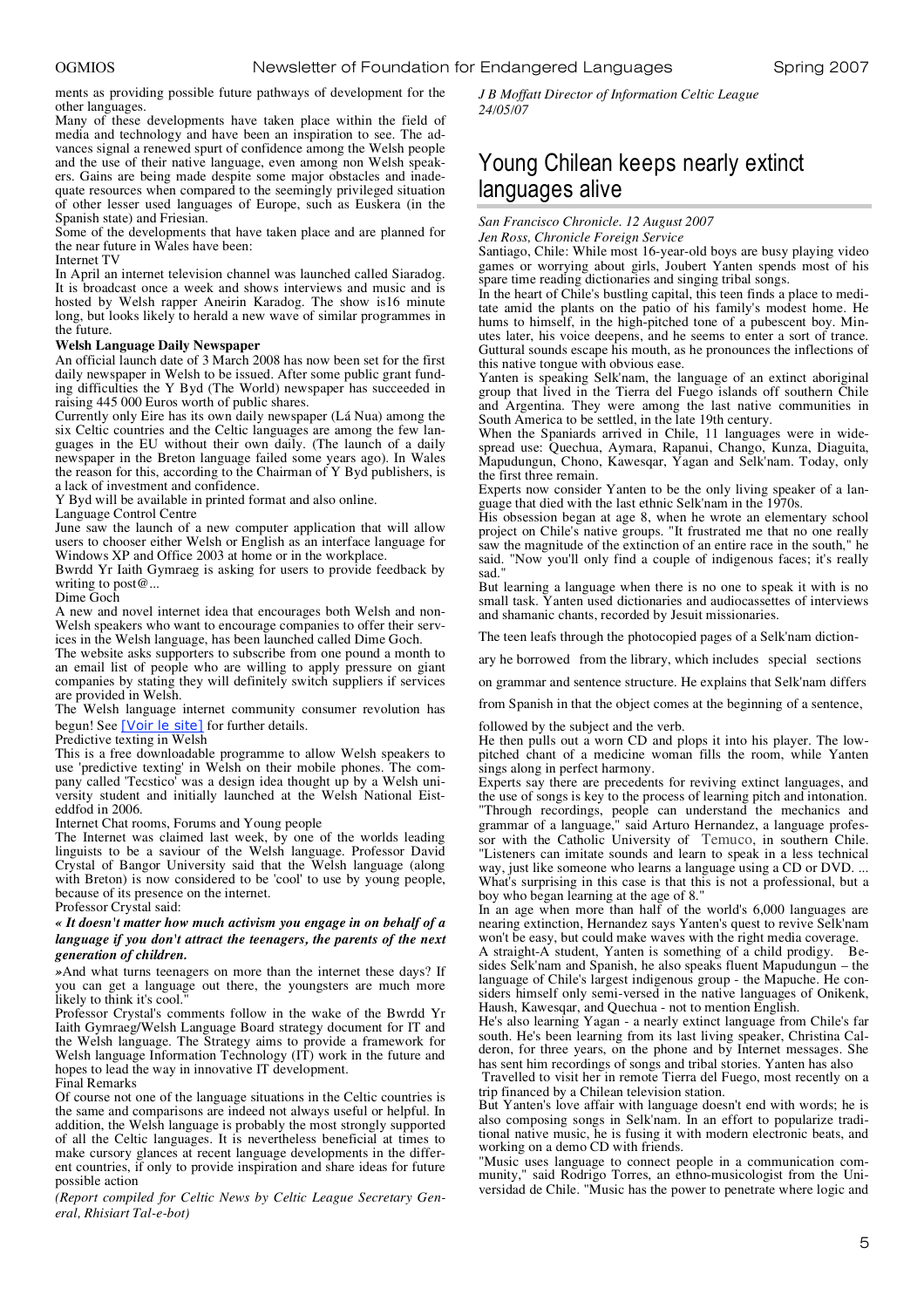6

reason don't, creating a type of emotional connection, which is very positive."

Yanten's mother, Ivonne Gomez, a housewife, believes there may be a mystical element to his exceptional linguistic abilities.

"I've always believed that the spirits of his ancestors are with him," he said. "He goes through many changes of voice and of mental state."

Her great-grandfather was Selk'nam, something she hid from her son when h was younger.

"I never wanted to say anything because when I was in school, kids used to tease me and call me 'Indian,' " she explained. "That made me sad, so I said to myself, 'Why should I tell that to my son?'

But by the time Yanten was 12, his linguistic abilities were confirmed by a university professor. So his mother told him about his ancestry, and started recording his singing and encouraging him to perform. He now gives performances every two or three months at universities and museums in Santiago.

Yanten has recorded two CDs of Selk'nam music, using his own savings from part-time work at a grocery store. His father is an artisan, and his lower-middle-class family had to take out loans to finance his unusual passion. Yanten applied for cultural grants from the government, but was rejected because he's younger than the minimum age of 18.

So Yanten has teamed up with a cultural group called Fuego Ancestral (Ancestral Fire), which promotes the culture of Tierra del Fuego indigenes, through documentaries, musical presentations, talks, and workshops on traditional medicine.

"People can identify with the spirituality of indigenous cultures, and

their knowledge, culture and language are all an important part of

connecting ourselves with nature and with our past," said Oscar

Galleguillos, director of Fuego Ancestral. "And I don't think you

have to be of native ancestry. We're all members of a tribe. There's

the French tribe. the North American tribe. the Chilean."

Yet lack of financial support has frustrated Yanten and those who work to preserve Chile's indigenous heritage.

"It's unfortunate that in our country, culture gets no support," said Juan Carlos Avilez, an anthropologist from the rural town of Curacavi, who recently came to see Yanten perform at a Santiago museum. "Not only should the state be helping this special boy, but a university should study and work with him.

# Against preserving endangered languages

In his column in *The Guardian* (UK) on 26 September, the columnist Marcel Berlins had this to say about endangered languages:

The Living Tongues Institute and the National Geographic Institute have revealed new research showing that a language is dying every two weeks, and that 40% of the world's 7,000 or so languages can be considered endangered. I know I should care, but I can't. An unwritten, undocumented language expires with the death of the second-last person to speak it. The last survivor may mutter it to himself, or explain it to a researcher, but it is no longer a living language. One may regret its loss because it had a vivid vocabulary or because it was the last link to a community that is no more. But does it matter?

Languages decline because members of the societies that sustained them adopt other options. They move from villages to towns or cities. Having jobs obliges them to speak the language of the workplace. The children watch television, and go to schools that don't teach their native tongue. Soon the only people who speak it are the elderly; they die off. A language cannot be separated from the society that nurtures it. When that society goes, so – inevitably and rightly – does its means of communication, and I do not see the point of trying to keep it alive artificially.

It is different, of course, where substantial written records of the language survive the demise of the community that used it, but that is rarely the case with the tongues said to be endangered. So I am not sad that we may be losing a couple of small, hardly used, languages. We will still have several thousand left.

### "Brain Dead Language" - Labour Party researcher quits

*Penygroes, Monday, 17 September 2007 by Huw Jones*

A Labour Party researcher who made comments in a blog calling Welsh a "brain-dead language" has been forced to hand in his resignation.

David Collins, who was employed by Ann Jones an elected Welsh Assembly representative, said on his blog, "Personally I share the view of [the 19th Century politician] Daniel O'Connell when he said, 'I can witness without a sigh the decline of the Irish langage'", was apt for Welsh as well. In a letter to Ann Jones, Collins apologised to the Party for the embarrassment caused. "Having returned to the UK last night and for the first time properly seen the coverage in Friday and Saturday's papers, it is clear to me that it is untenable for me to remain in your employment. As you know, the comments I left were personal and in no way reflective of your opinions or the policy of Wales Labour Party. On reflection I deeply regret having written them.

The controversy has also been an embarrassment to Plaid Cymru (Party of Wales) who have recently formed a coalition with Labour to govern the Welsh Assembly and are pressing for legislation that would give further rights to use the language. Other political parties were quick to respond with the Welsh Conservatives calling for "an unreserved apology to the Welsh nation" whilst Eleanor Burnham of the Liberal Democrats called the remarks "typical of the appalling attitude of many Labour activists towards the Welsh language", adding, "Many of them resent the prominent and growing role that Welsh plays in Welsh life".

Labour has been the dominant political force in Wales for almost a century and is committed to promote and support the Welsh language.

However, a wide range of opinion exists within the Party's ranks, from enthusiastic supporters of Welsh to those who are steadfastly opposed.

The electoral map of Wales shows that the Party is now without a single Assembly seat in Wales' western areas where the language is strongest. (Eurolang 2007)

### This dying Philippine language needs to be saved

*From the (Sunday) Manila Times, 11 August 2007By Fred S. Cabuang* 

On July 15, 1997, then-President Fidel Ramos signed Proclamation 1041, designating August as the "Buwan ng Wikang Pambansa." Celebrating the "Month of the National Language" should not mean the celebration of "one national language" but of "all languages of the nationals." That way, the country will be able to help in saving the threatened and dying languages. The Philippines is a multiethnological nation, where about 180 languages are spoken by Filipinos. According to linguistic experts, about two languages die every month in the world because people are either lazy to speak their language or forced to reject their mother tongue. Many endangered language or forced to reject their mother tongue. Many endangered lan- guages can be found here in the Philippines.

Take the case of the Butuanon language. Research shows that Butuanon is one of the dying languages of the Philippines. As far back as the 9th century, some old Chinese documents recorded Butuanon as the "mother tongue" or lingua franca in the Philippine archipelago specifically in the Kingdom of Butuan. The Kingdom of Butuan encompassed much of what is now known as Region 13, or Caraga Region, of the Philippines. The Butuanon language has defined the Butuanon people for more than a thousand years.

Dr. Joey Dacudao, president of SOLFED Foundation, Inc., and a practicing surgeon at Butuan City says, "Since the gauge of a lanpuage's viability is its usage by the younger generation, and because probably less than 500 teenagers and children in Butuan City speak this language as first tongue, Butuanon would be regarded as a moribund language by international linguists. A moribund language is a language that has ceased to be the lingua franca in its traditional linguistic areas, usually spoken by less then 300,000 persons, and would die out without government support."

Dr. Dacudao further says, "The non-Tagalog languages of the Philippines become more endangered because of the Tagalog policy of the government."

Sometime in 2005, Save Our Languages through Federalism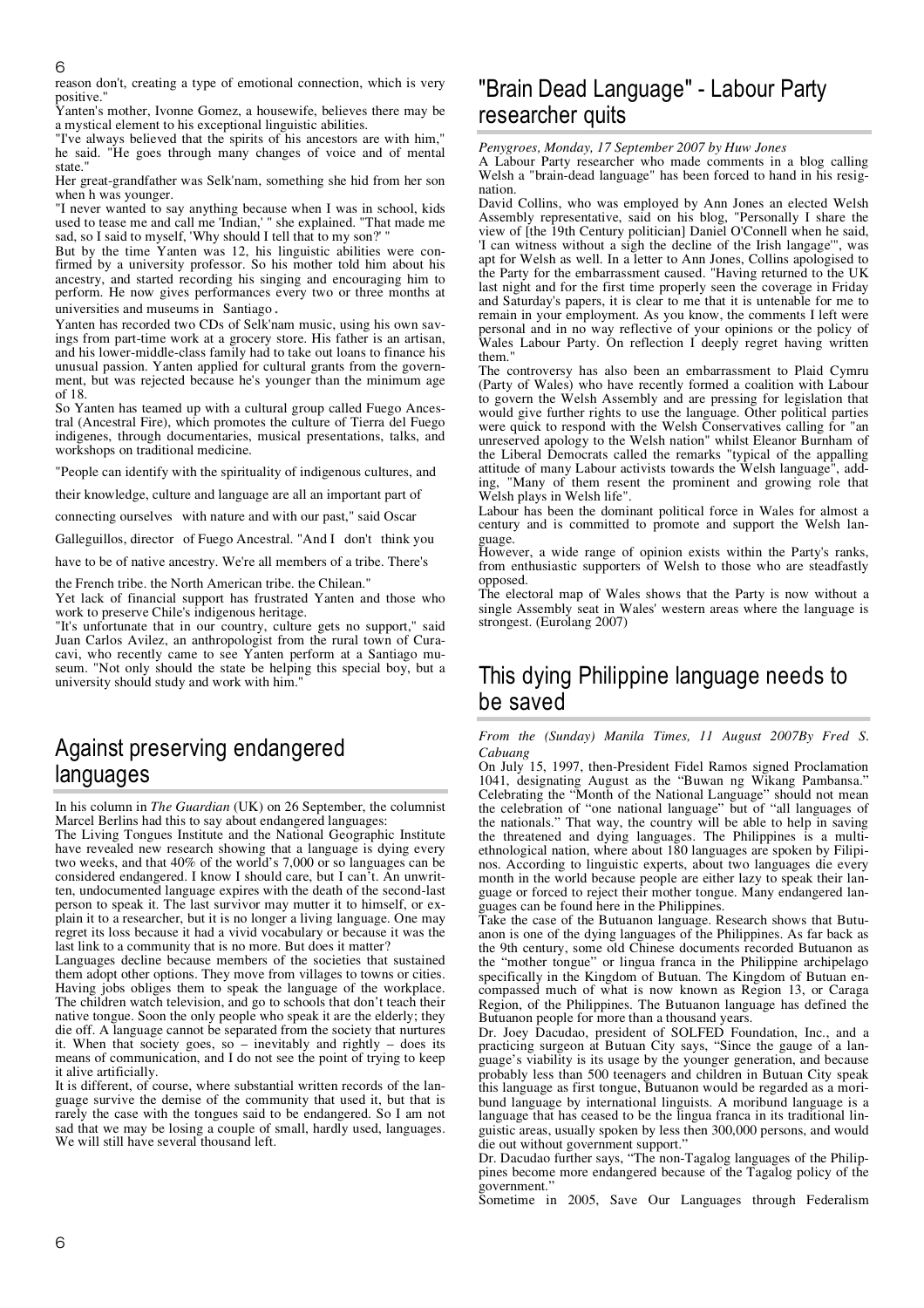(SOLFED)—Butuan chapter embarked on a concrete project to try to save the Butuanon language. Two major steps of the project were undertaken.

Step 1. In June 2005, SOLFED Butuan Chapter started creating a Butuanon syllabus or grammar book, designed to be used by any classroom teacher with a working knowledge of English. Since Butuanon did not have any existing piece of literature in 2005, SOLFED used an existing grammar book (made by the Maryknoll Institute of Language and Culture in Davao), designed to teach Cebuano Visayan, as a guide. Cebuano Visayan is a close linguistic relative of Butuanon. SOLFED-Butuan members who were native Butuanon speakers and Dr. Dacudao collaborated in making this syllabus which took three months to complete a total of 11 chapters by September 2005.

Right after the completion of the written syllabus, SOLFED recorded the whole syllabus in cassette tapes which was later copied to a computer hard disc, from where more copies were made. Native Butuanon speakers from the SOLFED youth members made the recording, in order to ensure that the accent and phonation were correctly Butuanon. The recordings could be played in classrooms.

Step 2. SOLFED Butuan chapter solicited assistance from two NGOs to fund the teaching of Butuanon in public schools. The Butuan Charities of Southern California headed by Dr. Lorenz Alaan, and the Butuan Ivory Charities headed by Dr. Rene Vargas, supported the project in conjunction with their ongoing project called "I Love Butuan," a value oriented program for children. The two NGOs signed a Memorandum of Agreement with Caraga Department of Education to teach Butuanon Language in public schools beginning school year 2006.

According to Dr. Dacudao, since the start of school year 2006, the Butuanon language has been taught to select SPED school students in Butuan Central School, using the Butuanon Syllabus.

Although there has been positive feedback from teachers and students to teach and to learn Butuanon, the project may not continue in the future due to lack of funding and support from government. Only private NGOs are exhibiting keen interest in Butuan's native identity and culture.

If the Philippines will not help save Butuanon language, perhaps not killing it with a national policy favoring "one language" only is good enough.

*(Prof. Fred S. Cabuang is the spokesman and vice-president for Congressional Relations of SOLFED Foundation Inc., an NGO engaged in saving all languages in the Philippines. He is also the founder of the Institute for Linguistic Minority, an NGO to save the endangered languages of Indigenous Peoples of Mindanao. For comments, please send email to linguisticminority@gmail.com*)

# 4. Appeals, News and Views from Endangered **Communities**

### **Hurricane damage to Miskitu and Mayangna communities in Nicaragua**

#### Dear FEL members in the UK

You will have heard about Hurricane Felix which hit Nicaragua earlier in September. This is a good cause which is not primarily linguistic, but which may touch you because it affects a community which we have been following for some years. They are the Mayangna people, whose languages (Tuahka,Paramahka, Ulwa) Elena Benedicto has been telling us about (FEL VIII, FEL X and indeed this year, at the upcoming FEL XI). Also affected are the Mayangna's neighbours the Miskitu. Jane Freeland, another FEL memberand in the UK, is also very active with the linguists in this region.

Aid is evidently being co-ordinated on the ground through URAC-CAN, Universidad de las Regiones Autónomas de la Costa Caribe Nicaragüense, the grass-roots university in Bluefields with which Elena and Jane have been working.) It will be wonderful if FEL members can make a difference in this way to help these friends of ours in Nicaragua in their hour of particular need. I encourage you to donate as I shall, through NSC.

Yours ever Nicholas Ostler

**Saving an Endangered Language of Southern Brazil: Laklãnõ** Greg Urban, Prof. of Anthropology, University of Pennsylvania

Nanblá Gakran, Sociologist/Linguist, Terra Indigena Laklãnõ Ibirama

January 23, 2007

This project seeks to aid the preservation of an endangered language in the southern Brazilian state of Santa Catarina. The language, today known as Laklãnõ (formerly Xokleng, Shokleng, Kaingang of Santa Catarina, or Botocudo), is spoken by no more than a few hundred individuals living on the Terra Indigena Laklãnõ Ibirama reserve. The project involves the audio and video digitization of the speech of elder members of the community, as well as the further training of a native speaker of the language who has been producing instructional materials for use in schools, and who also seeks to assemble a dictionary.

The Laklãnõ community first established peaceful contact with a Brazilian government attraction team in 1914. Professor Greg Urban, a linguistic anthropologist, now at the University of Pennsylvania, conducted field research in the community from 1974 to 1976 and then again in 1981 and 1982. He was able to make audio recordings of a considerable portion of the mythology and historical narratives of the community from speakers who had grown up prior to contact with Brazilian national society. Unfortunately, all of those speakers are now dead.

During his 1981-82 research, he trained a young native research assistant, Nanblá Gakran, to write the language and to transcribe audio recordings. After Urban's departure in 1982, missionaries of the Summer Institute of Linguistics enlisted Gakran's aid in translating the New Testament into the native language.

Subsequently, Gakran pursued his own education. Despite personal hardships, in 2005 he became the first Brazilian Indian to be awarded an M.A. degree in linguistics, having researched his own language. His thesis, entitled Aspectos morfossintáticos da língua Laklãnõ

(Xokleng) - Jê ("Morphosyntactic Aspects of the Laklãnõ (Xokleng) Language — Jê [linguistic family]"), was awarded a pass with "distinction." A brief write-up on Gakran in Portuguese can be found at http://listserv.linguistlist.org/cgi-

bin/wa?A2=ind0508e&L=etnolinguistica&D=1&P=95. His accomplishments have also been reported in major national newspapers.

When Urban began research in 1974, the Laklãnõ language was almost universally spoken in the community. By 1981, there was a marked shift in the community, as families were emphasizing Portuguese inside the household. That trend accelerated in the 1980s and 1990s. A 2004 report, prepared by the Summer Institute of Linguistics, noted that people "over 35 usually spoke to each other in Xokleng [Laklãnõ] and people under 35 usually spoke to each other in Portuguese" (Anonby and Anonby 2004:10). The report concluded that "the possibility of language maintenance among the Xokleng [Laklãnõ] is low.'

From 1992 on, Gakran has been involved in projects aimed at revitalizing the Laklãnõ language (see the brief write-up at

http://www.socioambiental.org/pib/epienglish/xokleng/lingua.shtm). While it may not prove possible to maintain a critical mass of fluent native speakers, if the language is to survive, Gakran is the one who has the talent and is positioned to make this happen. And if the language is on the road to extinction, then it is all the more imperative that it be adequately documented now.

The project we propose has two parts. The first is to make digital video recordings of native speakers. The recordings would be archived and preserved for future generations who might be interested in learning or studying the language, but they could also be actively used in the school system in the community — where Gakran serves as teacher. This project requires funding for equipment and materials, as well as for support of the project leader (Gakran) and any community

participants. The second aspect of this project is further training of Gakran as a linguist and social researcher. To this end, he wishes to return to graduate school to complete a PhD on the Laklãnõ language, with the aim of producing a comprehensive dictionary, perhaps along with a set of texts. This will go a long way towards preserving the Laklãnõ language — creating a set of materials that would allow future generations access to it.

Gakran is also endeavoring to establish a Casa de Memória or "House of Memories" for the Laklãnõ community — a local museum that would preserve the language and culture of the community for the future, simultaneously as it would help to valorize the language and culture in the present. Materials produced in the course of the present project would contribute to this museum.

There are presently more than 6.5 billion people on earth, and of that population the community of Laklãnõ speakers makes up an almost infinitesimally small fraction. However, Laklãnõ is a fully distinct language, one of at most 7,200 or so remaining on the planet. If it dies, a significant portion of the earth's cultural patrimony will die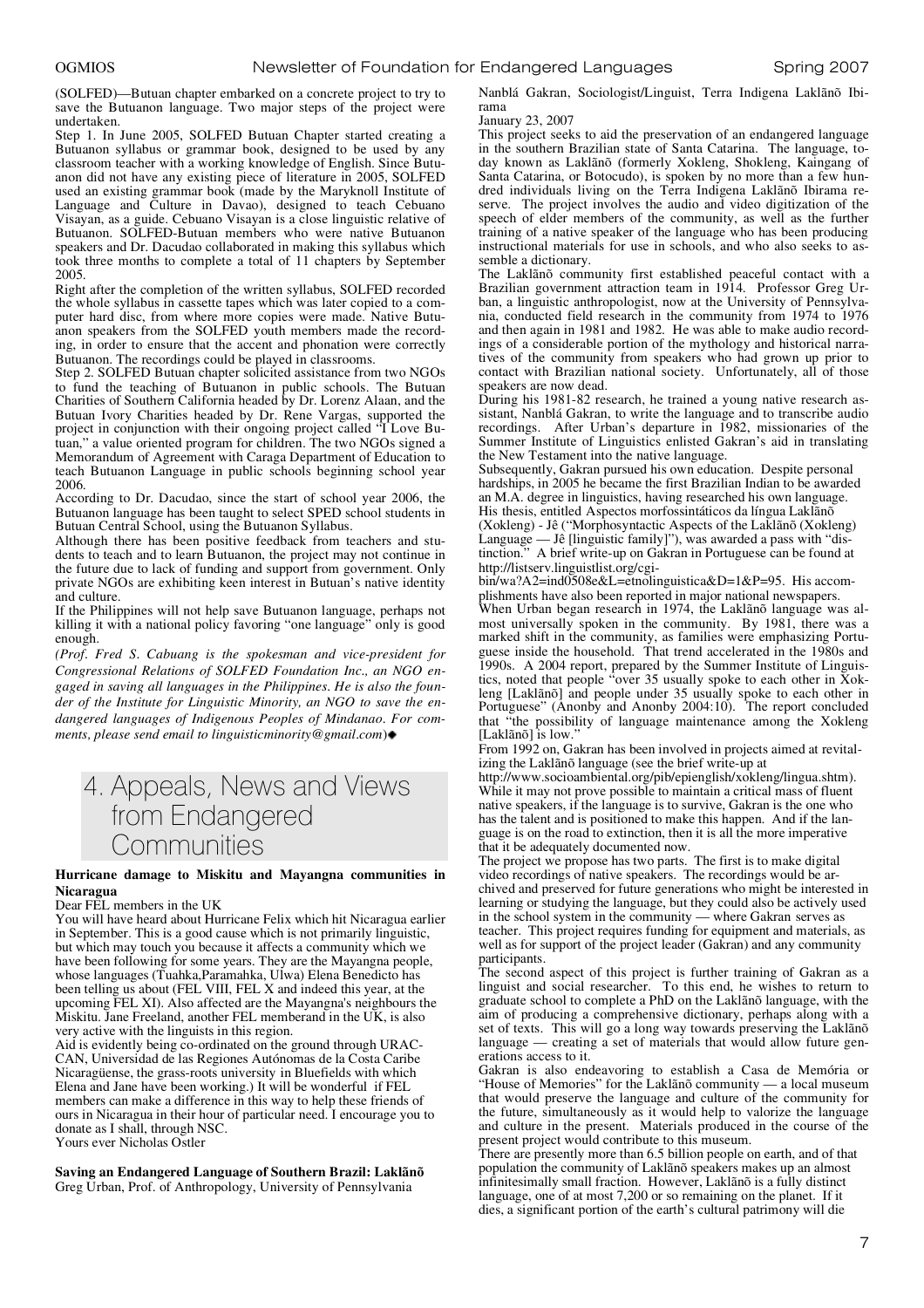### 8

with it. However, it is possible to take steps now that would prevent the latter eventuality. The projects described herein are designed to maintain and preserve this precious part of our linguistic and cultural diversity.

**REFERENCES** 

Anonby, Stan and Sandy Anonby

 2004 A report on Xokleng language maintenance. SIL International. Greg Urban Arthur Hobson Quinn Professor of Anthropology

University of Pennsylvania 325 University Museum 3260 South Street Philadelphia, PA 19104 Nanblá Gakran Terra Indigena Laklãnõ Ibirama Aldeia Palmerinha CEP 89.145-000 José Boiteux/ SC, Brazil

# 5. Allied Societies and Activities

*The web-site languagespeak.wordpress.com is dedicated to the interests of practising linguists. In late May it ran the following 'blog' which got some interesting responses:*

# What are linguists good for?

### **May 31st, 2007: About two weeks ago our entire group attended the Workshop for American Indigenous Languages (WAIL) in Santa Barbara. There are 8 linguists on our team and 4 community language activists, making 'our entire group' a rather over-**

### **whelming, but nonetheless easy-going crew.**

We gave a group presentation on collaborative linguistics. What our presentation stressed was the necessity of forming a collaborative partnership between academics and communities in efforts to maintain and revitalize endangered languages.

Our talk was the last one of the session on the last day of the conference. Now of course, the audience was hardly impressed with the linguists on the team, but the community language activists were literally pummeled with questions after the talk was over.

One woman asked the language activists something like, "What one aspect of linguistics has been crucial to the development of your project?" She said she wanted to know because she was interested in teaching linguistics to community activists and would like to know where to start. (I know that she was looking for an answer like, " Oh it was morphology! Once I understood the morphology and how to break words apart into meaningful units everything else made sense!" I know that she really wanted to hear what part of linguistics was actually useful to people doing language work.)

However, the answer she got form our community language activists was not like this at all. Instead they responded by mentioning how enthusiastic the linguists always were about doing language work (they said something like, " they keep showing up"), and how much they enjoyed meeting with us, and ultimately how much they trusted us. Later on at the party I heard someone fondly summarize their answer as "Trust and love. What are linguists really good for? Trust and love.'

At first, after hearing this, the academic in me was disappointed. There has to be something from my discipline which is more useful to language revitalization, right? I mean, I've been studying linguistics for over 5 years … was it all a waste of time? But then I got to thinking about how many negative things linguists have done throughout history … when it comes down to it, I ought to be overjoyed that there is a community that likes me and thinks I'm a trustworthy academic. In fact, in the end, maybe it's not so bad to be known for that.

But the question still remains: what are linguists good for? I'm interested now to hear from other community language activists. Is the best thing we have going for us not so much our knowledge of language structure, but rather just our enthusiasm for language, and our willingness to assist in some way?

And what do the linguists think? Did you ever think you would be appreciated merely because you showed up? How does this influence the way you work on language projects?

I've been thinking about this issue for a few weeks now and I'd really like to hear from everyone.

#### From **Kwahwi:**

Thank you for this delightful posting! We should listen to those community language activists. If our interactions with language communities are not about "trust and love" then we are missing an opportunity. What, after all, leads to voluntary language shift in the first place but a lack of that stuff? So if we do it right, our work can serve as a sort of corrective, just by the fact that we are doing it. I have come to this conclusion after reflecting on my fieldwork in Papua New Guinea, with villagers who have a sense of abandonment by outsiders. I would be curious to know how your situation is (and is not) parallel.

#### From **tsindipovi:**/

It's great to hear from you! I'm glad you enjoyed my post.

In my experience with Native American communities, there isn't so much a sense of abandonment as there is a sense of distrust of outsiders. Of course, this distrust exists because many academics in the past have unmercifully exploited and used the communities (their resources, their culture, their language, you name it), taking much and leaving very little. As a result of these types of practices, often community members are really wary of any outsider coming into the community. In response to this, what our group has done from the very beginning is make sure that the community language activists take on leadership roles in our project. The linguists working on the project acknowledge that the language and the culture belong to the community, and that as outsiders we have no claim over it. As such, the language activists determine the direction and the goals of all of our work. The linguists are more like assistants or consultants than anything else.

And while I believe very strongly in the validity of this approach, I still wrestle with the idea of how it can be instituted in cases where a linguist has set out to do fieldwork in a particular community. Obviously, fieldwork is a necessary part of linguistic study, and we are all expected to do it at some point or another, so how can we go about it and still maintain that the community itself has control and ownership over the language? Should linguists doing fieldwork submit to the authority of community language activists? What if there are no language activists when the linguist arrives in the community? Is it possible for linguists to work under the authority of an indigenous community and still meet the requirements of academic institutions?

These are not necessarily questions you have to answer, they are just the thoughts that plague my mind as I lie awake at night contemplating my place in the discipline I have chosen.

Please tell us more about your experiences in Papua New Guinea. We'd love to hear from you! Perhaps you'd consider becoming an author on this blog?

#### From **Sophie:**

This is a great post! I think this is something that linguists have to struggle with (to do community work or research work?!), when ideally we should be able to manage both. ideally we should be able to manage both. In the community I work in, in Australia, I think we were managing to do both, though in that case there was a language centre and a full time linguist devoted to language projects in the community. After working there I had some ideas for a PhD and with the help of a good friend and colleague now sadly passed away, I think we struck up a good balance. Though I am sure this is different for every situation, I think it would help if universities recognised community based work as important and 'value adding', and would offer some acknowledgement or support of this work to linguists… I was also very struck in that talk by the very same thing- that trust was the most important thing you have built together- and I think you guys should all be very proud- you are changing the landscape of 'linguist' 'language speaker' relations in the US. Go Tewa language group!

### From **nanatay:**

Thank you all for your wonderful posts. I agree that we should be very proud that trust has been established between the Nanbé language activists and the linguists at UNM. I was totally flattered that the question was answered in that way, instead of the classic/expected "morphology answer". I also agree with Sophie that academic institutions should support this type of work more than they do. Without establishing a positive and trustworthy relationship with the communities around the university, the university (from a university perspective) loses out in may ways: low student enrollment from those communities, little or no grant money coming in for research purposes, eventual loss of potential research material to further theoretical academic study. We all know this already, but it is apparent to me that what we need to do is convince universities that quality community work is economically beneficial to the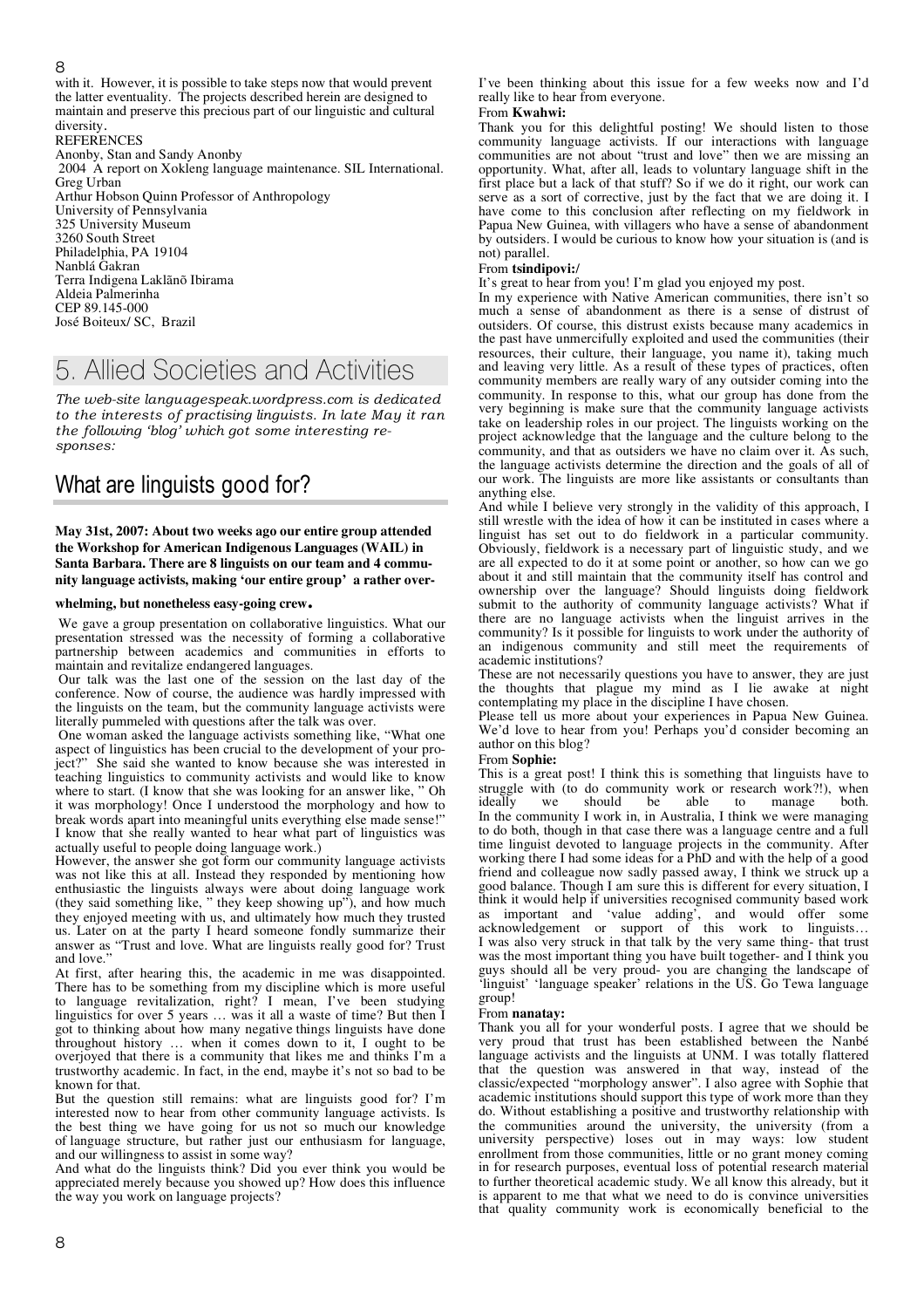institution. Universities are businesses, unfortunately, and they are not always modeled in a fair trade framework. What seems appropriate is something to the effect of a shift from free trade to fair trade.

### From **Wamut:**

Interesting questions:

Should linguists doing fieldwork submit to the authority of community language activists? What if there are no language activists when the linguist arrives in the community?

One way around it is for linguists to work with communities that have expressed a desire for whatever work to be done on their language(s). That way the linguist is just responding to a need or request for help. Having a language centre or a body representing the interests of language and culture can be a great tool for this hopefully they'd have project ideas ready to go and then the linguist can go to a community knowing they will be doing something the community has said they would like to see happen.

As for 'submitting' to language activists, fieldwork is always about two-way negotiating, both the activists and linguists should clearly understand that both parties have outcomes in mind and will need to negotiate how to best achieve each other's outcomes (that is, if they clash - as they usually seem to!).

The left-wing compassionate middle-class linguist can sometimes fall into the trap of 'submitting' to the needs of the needier, casting your own privileged needs aside. We can still do a great deal of good, without losing focus on our own social, cultural and vocational needs.

My two cents… feel free to disagree!



*From Dr Nicholas Anderson*.

#### Dear Nicholas,

Remembering the prominence the Foundation has given in the past to the plight of the Sorbs in Germany, I wonder if you are aware of the current situation. According to the current agreement, the German Federal Government has undertaken to provide 8.2 million euros per annum for the promotion of Sorbian language and culture, while the states of Brandenburg and Saxony have agreed to provide an equal amount shared between them, making a total of 16.4 million euros. Brandenburg and Saxony have agreed to maintain their level of support, but, according to media and other reports, the Federal Government is proposing "drastic" cuts in funding in that, instead of providing the agreed funding of 8.2 million euros, the Federal Government will now only fund specific projects. Such a policy seems to conflict with the European Charter for Regional or Minority Languages (ratified by Germany on 16 September 1998).

Would it be possible for the FEL to make representations to the German Federal Government on this matter. Yours sincerely,

Nicholas.

From Dafydd Gibbon 6 July 2007 Dafydd Gibbon wrote:

Dear Nick,

I am pleased to pass on the following information from my colleague Prof. Firmin Ahoua at the Université de Cocody, Abidjan, Côte d'Ivoire, about the Ega language, on which he, Bruce Connell and I have been working for many years:

"Good news: The Ivorian government has developed a new interest in the Ega tribe and the language. indeed President Gbagbo (whose wife is a linguist) has signed an official decree for the creation of a prefecture (district) exclusively composed of Ega to encourage the survival of the culture and the language. So the language is definitely saved! The new district is allowed to bear an EGA name: Dairo-Didizo and is located in the Southern Dies region. The names are those of the locations of Egas."

We sincerely congratulate the Ega people on their remarkable political success.We also hope and believe that the fact that we have published extensively on Ega in journals (e.g. the Journal of the International Phonetic Association), at international conferences, and on the internet, may have provided positive publicity from the scientific side in support of this development. Perhaps this will encourage others to persevere in the same direction!

With all good wishes,

Dafydd

*From Menan du Plessis*

Dear Nicholas (if you don't mind the informality)  $-$ 

Raj Mesthrie (University of Cape Town) has just sent me your call for papers for the conference that SOAS will be hosting in December. Although it looks as though I will probably not be attending, I just wanted to let you know that there is by no means a lack of interest here. Indeed, the whole subject is something about which I myself feel intensely passionate.

My field is the area of Khoisan languages, in which I have largely a theoretical and comparative interest, grounded in Linguistics. (This is coupled, however, with an interest in the associated narratives and poetry.) Although my studies have been essentially library-based, I> have also inevitably become acutely aware of the broader range of pressing research needs, not only in South Africa but across the region as a whole. These needs cover the spectrum from support for community-led activism in precisely the area of language conservation, to theoretical work on such aspects as the morphology and syn- tax ofthese languages (still almost astonishingly understudied and underdocumented).

There are two groups of South African languages on the brink of extinction: these are the N/uu dialects (belonging to the !Ui group and related to the /Xam language famously documented by Wilhelm Bleek and Lucy Lloyd); and a range of Khoekhoe dialects variously identified as Richtersveld Nama, !Ora (the language of the 'Koranna') or !Xiri (the language of the Griqua). Both languages are now only imperfectly spoken> by perhaps just two dozen speakers in each case. The urgent documentation of !Ora ~ !Xiri is being undertaken by a team of field-workers under the leadership of Mike Besten, who is an historian based at the University of the Free State. For the rest, we South Africans are doing nothing! (Fortunately for us, the last surviving speakers of N/uu are currently being recorded by American researchers, including Bonny Sands and Amanda Miller-Ockhuizen, who are working flat-out to document as much

possible.) The other Khoisan languages have a varying degree of vitality. Khoekhoegowab has perhaps the best position, enjoying official status in Namibia. Some of the other Khoe languages mainly spoken in Botswana fare rather less well – as do the so-called 'non-Khoe' languages of the Ju group (spoken mainly in Angola, Namibia and Botswana), eastern #Hoan (Botswana), and Taa (Botswana). While the Ju languages are perhaps currently the most viable of the non-Khoe languages - with the communities who speak them having taken an active role in trying to secure them - there is still undoubtedly a need for academics to continue supporting these efforts. On the purely theoretical side, what is more, there are still many aspects of the syntax and morphology that need further investigation. It is quite surprisingly difficult even to obtain 'texts' (i.e.

representative samples of extended discourse) for these languages. In between these two groups of the highly imperilled and the perhaps just viable languages, there is another group consisting of various languages spoken by rather small communities, and only poorly documented. The small set of dialects making up the Eastern #Hoan cluster, and the !Xoon dialects (famously studied by the late Tony Traill) seem to fall into this category. Right now it is impossible to obtain any texts for these languages (although I believe that a set for !Xoo is currently in preparation by Tom Gueldemann, who was working on this project with Tony Traill).

It seems to me that one of the things we ought to be doing here (I mean, apart from generally re-skilling ourselves and getting down to some seriously hard research) is to start building up as a matter of urgency a representative corpus of some kind, with texts (transcripts, audio records … and so forth), preferably in the form of an electronic database that could be accessible to everyone. I'm thinking that, since we have been so idle and tardy in getting something like this off the> ground, the best thing we can do now is to try and ensure – at the very least – that whatever we do finally put together is the best that it can possibly be. This is where I think we could benefit enormously from the kind of expertise you have already built up at SOAS.

I am also pretty interested to find out more about new techniques of documentation. I'm curious to know whether there are ways of interfacing programmes designed primarily to assist on the phonetic side of transcription – with programmes that are meant to help more with the morphological analysis. (I have played around a little with the self-tutorials for Toolbox – but have not yet applied the system in practice.) Some of the material that we have here for the 'archive languages' exists only in the form of audio recordings, and often this is not accompanied by any translations (I mean even of a relatively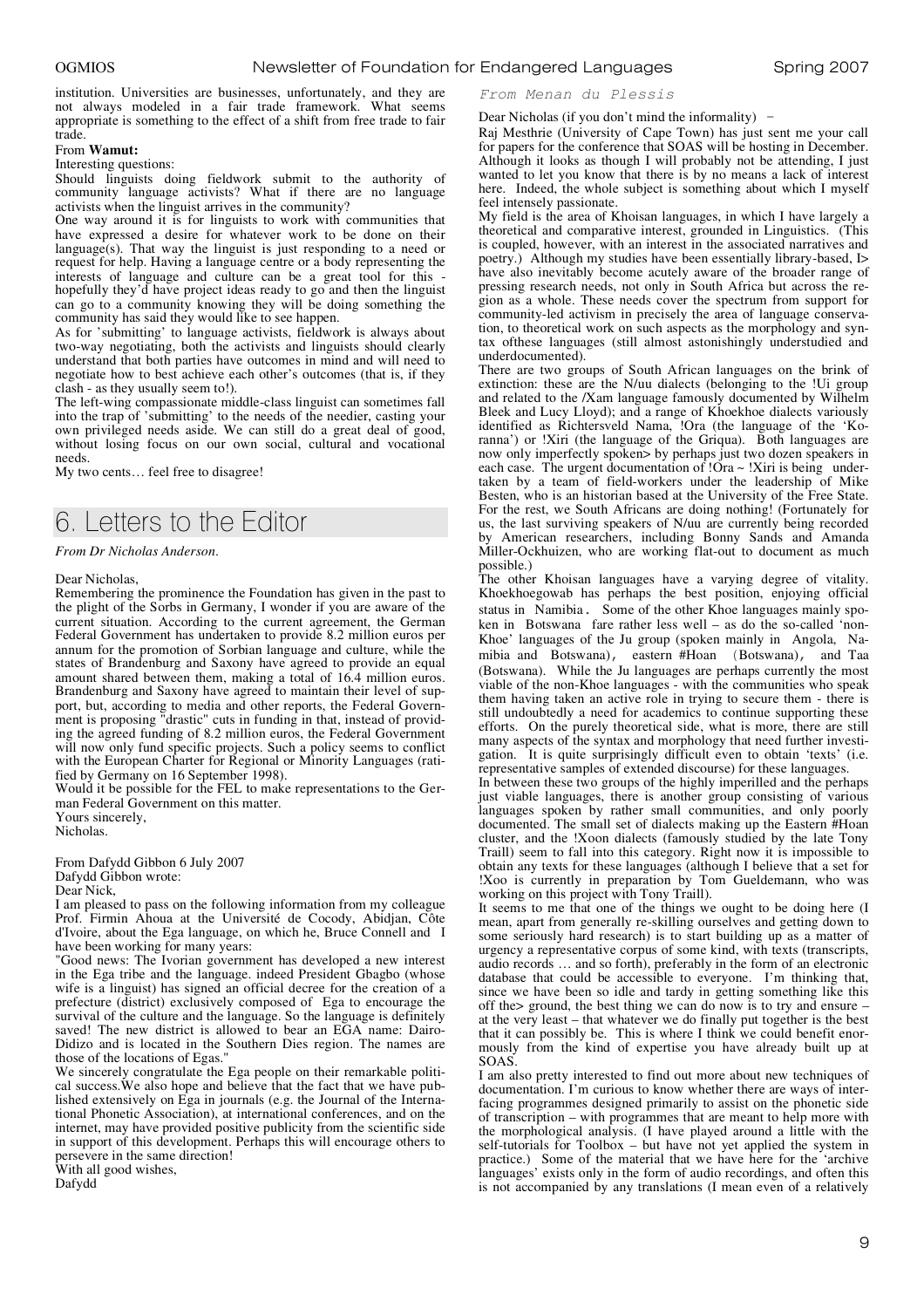$1<sub>0</sub>$ 

free kind, such as might have been obtained at the time from consultants).

At the moment I have so little confidence in my own ability that I'm nervous even to go and listen to these recordings! (The librarians are> not keen to release copies, in the amiable but firmly bulldog-like custodial way of librarians everywhere, I suppose.)

This letter must have seemed rather rambling – for which I apologize - but perhaps you can see why I didn't just want to let things go without at least some communication. (Also, to be honest, apart from Mike Besten and his team at UOFS, with whom I correspond regularly and avidly, there are very few people here who share my passion.)

Thank you - very much indeed – not only for listening, but for everything that you and your colleagues are doing in the area of language conservation – something that surely matters profoundly, for all of us.

Very best wishes Menan du Plessis

# 7. Overheard on the Web

## Researchers say many languages are dying

*By Randoph E. Schmid, Associated Press Writer*

When every known speaker of the language Amurdag gets together, there's still no one to talk to. Native Australian Charlie Mangulda is the only person alive known to speak that language, one of thousands around the world on the brink of extinction. From rural Australia to Siberia to Oklahoma, languages that embody the history and traditions of people are dying, researchers said Tuesday. While there are an estimated 7,000 languages spoken around the world today, one of them dies out about every two weeks, according to linguistic experts struggling to save at least some of them.

Five hotspots where languages are most endangered were listed Tuesday [18 September] the Living Tongues Institute for Endangered Languages and the National Geographic Society. In addition to northern Australia, eastern Siberia and Oklahoma and the U.S. Southwest, many native languages are endangered in South America — Ecuador, Colombia, Peru, Brazil and Bolivia — as well as the area including British Columbia, and the states of Washington and Oregon. Losing languages means losing knowledge, says  $\breve{K}$ . David Harrison, an assistant professor of linguistics at Swarthmore College. "When we lose a language, we lose centuries of human thinking about time, seasons, sea creatures, reindeer, edible flowers, mathematics, landscapes, myths, music, the unknown and the everyday." As many as half of the current languages have never been written

down, he estimated. That means, if the last speaker of many of these vanished tomorrow, the language would be lost because there is no dictionary, no literature, no text of any kind, he said.

Harrison is associate director of the Living Tongues Institute based in Salem, Ore. He and institute director Gregory D.S. Anderson analyzed the top regions for disappearing languages. Anderson said languages become endangered when a community decides that its language is an impediment. The children may be first to do this, he explained, realizing that other more widely spoken languages are more useful. The key to getting a language revitalized, he said, is getting a new generation of speakers. He said the institute worked with local communities and tries to help by developing teaching materials and by recording the endangered language.

Harrison said that the 83 most widely spoken languages account for about 80 percent of the world's population while the 3,500 smallest languages account for just 0.2 percent of the world's people. Languages are more endangered than plant and animal species, he said.

The hot spots listed at Tuesday's briefing:

• Northern Australia, 153 languages. The researchers said aboriginal Australia holds some of the world's most endangered languages, in part because aboriginal groups splintered during conflicts with white settlers. Researchers have documented such small language communities as the three known speakers of Magati Ke, the three Yawuru speakers and the lone speaker of Amurdag.

• Central South America including Ecuador, Colombia, Peru, Brazil and Bolivia — 113 languages. The area has extremely high diversity, very little documentation and several immediate threats. Small and socially less-valued indigenous languages are being knocked out by Spanish or more dominant indigenous languages in most of the region, and by Portuguese in Brazil.

• Northwest Pacific Plateau, including British Columbia in Canada and the states of Washington and Oregon in the U.S., 54 languages. Every language in the American part of this hotspot is endangered or moribund, meaning the youngest speaker is over age 60. An extremely endangered language, with just one speaker, is Siletz Dee-ni, the last of 27 languages once spoken on the Siletz reservation in Oregon.

• Eastern Siberian Russia, China, Japan — 23 languages. Government policies in the region have forced speakers of minority languages to use the national and regional languages and, as a result, some have only a few elderly speakers.

• Oklahoma, Texas and New Mexico — 40 languages. Oklahoma has one of the highest densities of indigenous languages in the United States. A moribund language of the area is Yuchi, which may be unrelated to any other language in the world. As of 2005, only five elderly members of the Yuchi tribe were fluent.

The research is funded by the Australian government, U.S. National Science Foundation, National Geographic Society and grants from foundations.

# 8. Obituary

# Last fluent speaker of Lardil is no more

*On 1 September 2007, Norvin Richards of the Massachusetts Institute of technology reported to David Nash in Australia:*

I'm sorry to have to report that Lindsay Roughsey died, a few days

before I got there (after spending months apparently unable to speak-

-sounded like he'd had a stroke). As far as I can tell, this means that

Lardil's lost its last fully fluent speaker, though there are still the

"New Lardil" speakers, of course.

*Ed. note: Lardil is a language spoken on Mornington Island in the southeastern corner of the Gulf of Carpentaria, Queensland, Australia. It is a member of the Tangkic group within the vast Pama-Nyungan family. Limited written materials exist in it, for use in the local school. By 1981 possibly fifty speakers were recorded. The speakers use more English than Lardil, a tendency which has been increasing over the years because the missionaries had been discouraging the use of the language. Children do not know the language. I am writing to Norvin Richards for more detail.* 

## Conference on the Reclamation of Tribal Languages

*From the Linguist List* Date: 20-Feb-2008 - 22-Feb-2008 Location: Mashantucket, CT, USA Contact Person: Deborah Gregoire Meeting Email: LanguageConference mptn. org <http://mptn.org> Web Site: http://MPTNLanguageConference.org <http://mptnlanguageconference.org/>

This biennial Native - sponsored conference supports the reclamation and preservation of indigenous languages worldwide with predominant focus on Native North American languages. The 2008 meeting will address the following themes: Instructional Techniques, Linguistics in the Context of Preservation and Reconstruction, Technological Innovations, and Artistic Application of Language. The Call for Papers is closed however proposals welcome for two Roundtables: Community Language Project Policy Development, and Dictionary Development. Most of participants' expenses paid. Submit 2-3 paragraphs for Roundtable consideration to Language Conference: Conference mptn.org

<http://mptn.org> or call (860) 396-6104 or 396-2052. Please include contact information. Conference URL

http://www.MPTNLanguageConference. org

<http://www.mptnlanguageconference. org/> up and running soon.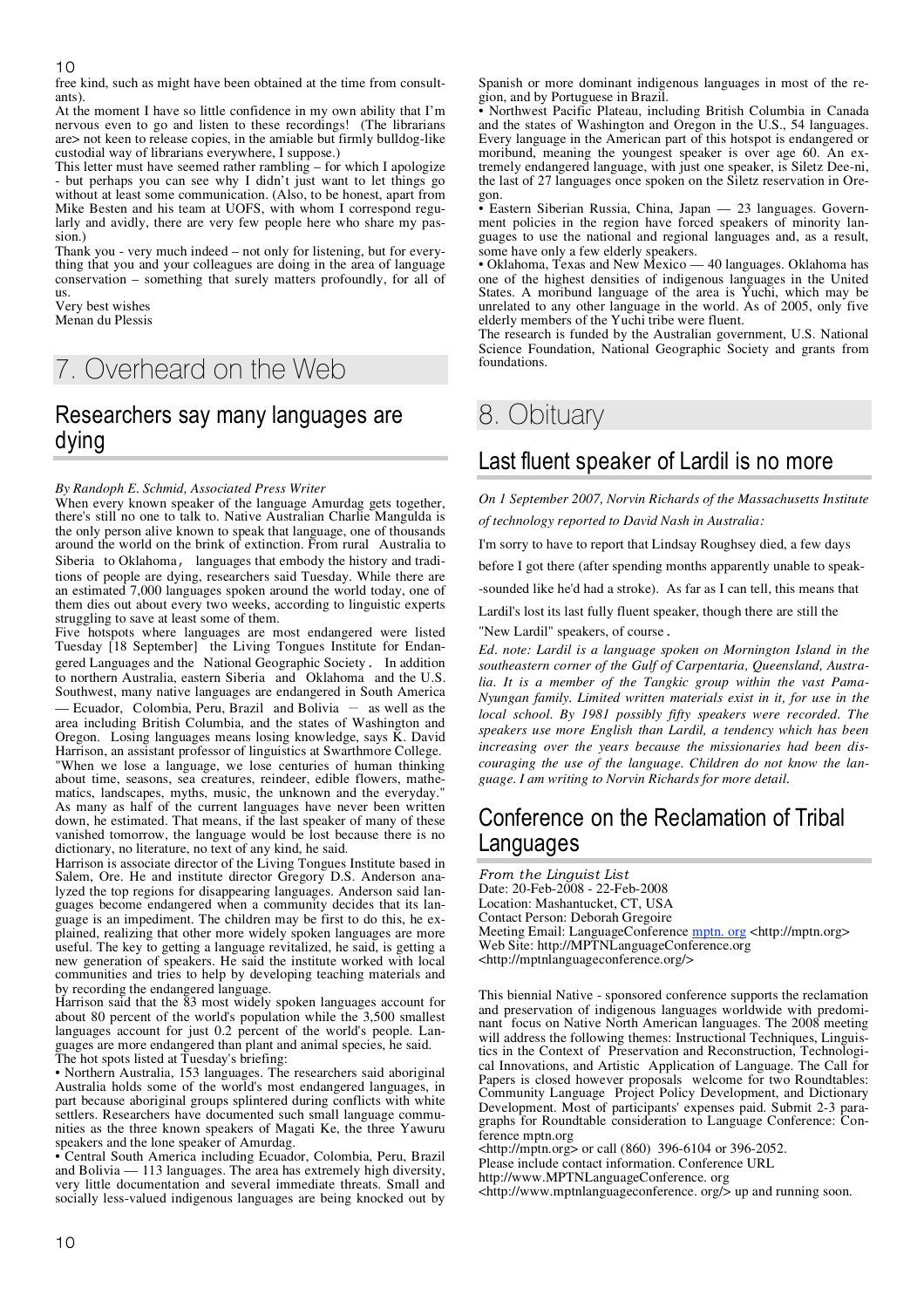The Call for Papers is closed but we are still accepting proposals for the Roundtables (Dictionary Development, and Community Language Project Policy Development).

This will be the fourth biennial Conference on the Reclamation of Indigenous Languages hosted by the Mashantucket Pequot Tribal Nation. Our conference series serves to bring together those who work to maintain and reclaim the indigenous languages of Native North America. We believe that our ancestral languages can and should be spoken in our communities and we continuously seek and support efforts toward this end. The conference planning committee, in their selection of presenters strives to balance linguistic research, instructional techniques, technological innovations and most recently, indigenous languages in the context of the visual, written and performing arts.

We invite you to share your work and in so doing, further efforts to reclaim, perpetuate and celebrate Native North America's unique and precious languages of heritage.

Conference Topics:

A. Instructional Techniques, such as those that focus on producing first andsecond language speakers, workbooks, CDs, computer- interactive programs, videos, TPR, the Silent Way, Immersion Nests, etc.

B. Artistic Application of Language, such as storytelling, performing artists,authors and playwrights for all age groups, visual artists, etc.

C. Linguistics in the Context of Language Preservation and Reconstruction, such as historical linguistics of Native - North America, preferably but not limited to Algonquian languages and those of Southern New England. Papers addressing methodologies and sources used in preservation and reclamation projects as well as place-names' analyses sought.

D. Technological Innovations in the areas of language documentation, databases and dictionary software, educational and instructional software, etc.

Roundtable 1: Dictionary Development, participants and moderator sought for this session

Roundtable 2: Language Project Policies and Protocol, participants and moderator sought for this session Session Specifics:

Additional questions may be sent to LanguageConferencemptn.org <http://mptn.org> or

dgregoire mptn.org <http://mptn.org> (phone: 860-396-2052). A URL

entitled ''Conference on

the Reclamation of Indigenous Languages''

http://www.MPTNLanguageConference.org

<http://www.mptnlanguageconference.org/>

will be accessible by by end of September 2007.

If you are not planning to submit an abstract but would like to receive information on conference registration please send your contact information via e-mail to cseifartmptn.org < http://mptn.org> or mail to Language Conference Team, PO Box 3060, Mashantucket Pequot Tribal Nation, CT 06338.

Registration forms will also be available via the conference Web page in September.

## Second International Conference on Language Development, Language Revitalization and Multilingual Education in Ethnic Minority Communities

| $1 - 3$             | July,             | 2008 | and | July. | 2008 |
|---------------------|-------------------|------|-----|-------|------|
|                     | Bangkok, Thailand |      |     |       |      |
| <b>D</b> ealcoround |                   |      |     |       |      |

Background

Over the past decade, ethnolinguistic communities, supported by governments and NGOs in several countries of Asia and the Pacific, have begun implementing mother tongue-based multilingual education programs. Also during that time, a number of NGOs and universities have begun supporting ethnolinguistic communities in their efforts to develop, revitalize and maintain their heritage languages.

In spite of these efforts, the purposes and benefits of language development, language revitalization and multilingual education are still not widely understood or accepted. Many efforts remain weak and do not build on what has been learned through research and experiences elsewhere. More information is needed about what is involved in planning, implementing and sustaining strong language development and multilingual education programs. Purposes

This conference is meant to address those information needs. Its purposes are to:

Raise awareness about the purposes and benefits of mother tonguebased multilingual education (MT-Based MLE) programs,

Share information about good practices in language development, language revitalization and MT-Based MLE in ethnolinguistic communities, especially from the people who are actively engaged in such programs,

Develop and expand networks of individuals and organizations engaged in these efforts. **Tracks** 

The conference will include the following tracks (all focusing on languages in multilingual settings):<br>1 **Language** development and

### Language development and language revitalization of nondominant languages

*Topics include indigenous people's efforts to revitalize and sustain their heritage languages and cultures; linguistic and sociolinguistic research; orthography development and orthography testing; preservation of oral literature and development of written literature in previously unwritten languages.*

#### Language and language-in-education policy and policy implementation

*Topics include the role of ethnic or indigenous (non-dominant) languages in society and education; language and language-ineducation policies and their implementation in multilingual contexts; comparisons of policies across nations; the ways that languages are promoted by written and unwritten policies and practices and the factors that support or hinder the use of local languages in society and education.*

### Mother Tongue-Based Multilingual education (MT-Based MLE)

*Topics include planning, implementing, evaluating and sustaining MT-Based MLE for children and adults in formal and non-formal education systems, including case studies and good practices in preliminary research, advocacy and mobilization for MT-Based MLE at local, district, national and international levels; developing teaching and learning materials; teacher recruitment and training;, research and evaluation.*

#### Community efforts to preserve their intangible cultural heritage

*Topics include community-centered efforts to analyze and maintain oral literature, traditional dance and music and traditional medicines. Theoretical links between folk and traditional arts revitalization and language development are especially relevant. This topic also will include ethnographic studies of informal music education practices, as well as case studies demonstrating the integration of traditional music and arts into formal educational settings.*

#### Information and communication technology that support MT-Based MLE

*Topics include using appropriate ICT tools to develop, produce and communicate information and relevant materials in the Mother Tongue.*

Types of sessions

Plenary sessions

Parallel sessions

Policy sessions (specifically for policy makers)

General overview

The international conference will be 3 days from 1-3 July 2008.

Following the 3-day conference, 4 July 2008; there will be a one day symposium on *Planning Research and Evaluation Studies of Mother Tongue-Based Multilingual Education Programs*.

The purpose of this symposium will be to produce clear principles and guidelines for developing longitudinal evaluation studies of MLE programs that can be adapted to a variety of country situations.

Venue: Royal River Hotel, Bangkok<br>Supporting agencies: SIL International, UNESCO, UNICEF, Supporting agencies: SIL International, UNESCO, UNICEF, SEAMEO, Mahidol University, CARE International and Save childern UK.

For more information, please contact langdevelbkk\_info@sil.org

# 10. Recent Publications

*From B.Clayre*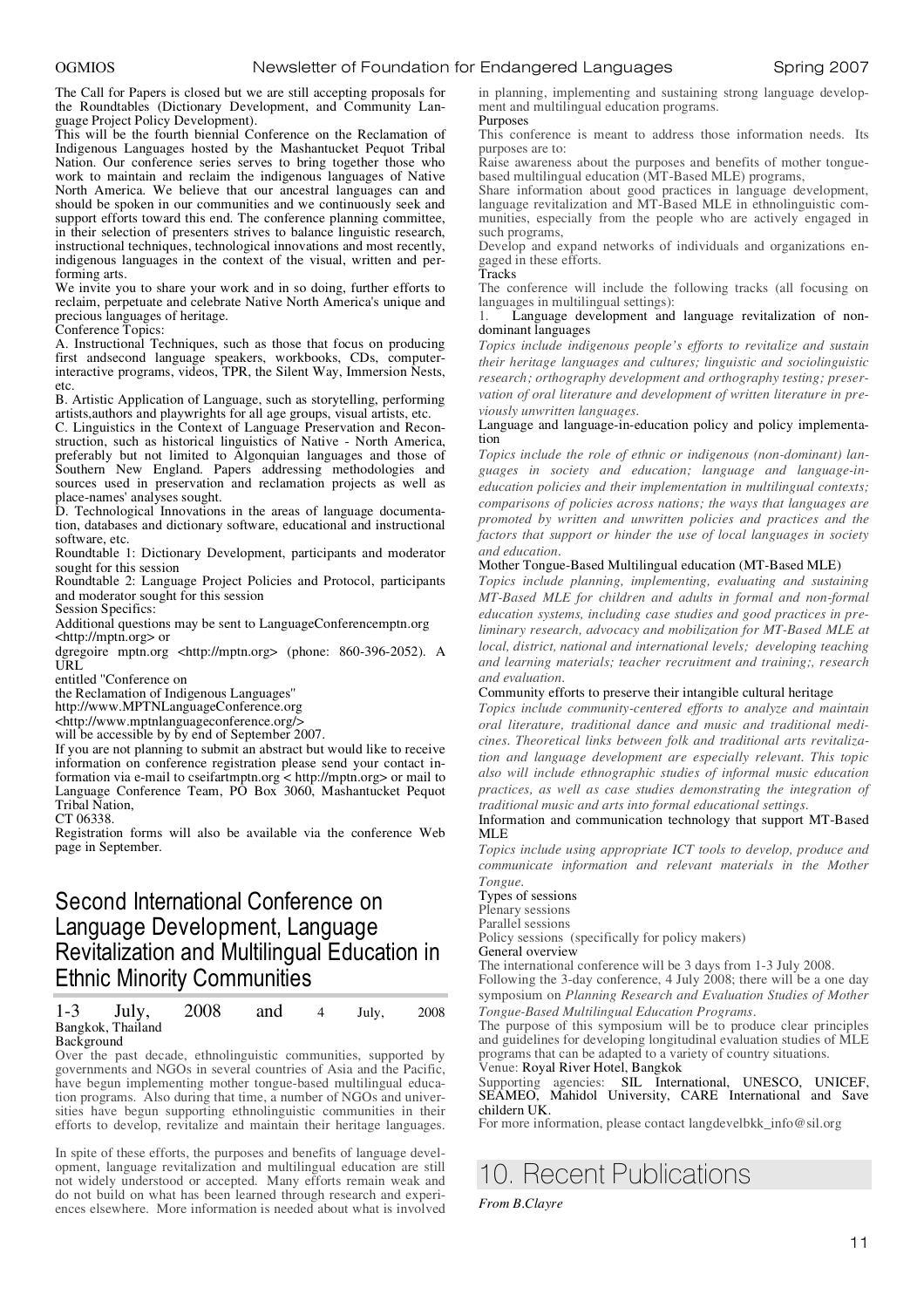SIL-PNG is happy to announce the recent publication of: Mussau Grammar Essentials by John and Marjo Brownie (Data Papers on Papua New Guinea Languages, volume 52). 2007. Ukarumpa: SIL. iv  $+ 221$  pages.

Mussau is a first-order Oceanic (Austronesian) language, spoken on islands at the northern tip of New Ireland Province in Papua New Guinea. Its unique position within Oceanic makes this description all the more important for comparative linguists.

Interesting features of the language include geminate vowels and consonants, various types of reduplication, a complex numberclassifier system, several tense-aspect-mood markers, serial verb constructions, and an unusual equative clause (in which the subject is marked with an object pronoun following a transitive marker on the noun). Two interlinearised texts complete the description.

A pdf version of the book is available on the SIL-PNG website at

http://www.sil.org/pacific/png/abstract.asp?id=538. This website also contains many other interesting documents, including language maps, brief phonologies, grammatical descriptions, as well as dictionaries in various formats.

Bound paper copies of the Mussau grammar can be obtained from lr-dats@sil.org.pg at

US\$15. Postage from PNG is unfortunately rather high: \$15 for Australia and \$20 for the rest of the world.

Other Data Papers scheduled to appear in 2007:

Fuyug Grammar Sketch by Robert Bradshaw.

Lote Grammar Sketch by Greg and Mary Pearson.

## Anvita Abbi: Endangered Languages of the Andaman Islands

Lincom Studies in Asian Linguistics (ISBN 3 89586 866 3). München: Lincom 2006. 117 pp. + CD ROM. US\$ 78.08; € 64; UK£ 44.89

Anvita Abbi's sketch of three major indigenous languages of the Andamans, Great Andamanese (GA), Jarawa and Onge, was launched at the FEL conference at Mysore on 27 October 2006, to some acclaim. The book offers a wide-ranging introduction to the languages of these islands in the Bay of Bengal, with a brief geographical and historical background to the islanders, a narrative of the hair-raising field-trip on which the Onge language data was gathered, a chapter each on the three languages, introducing their grammars and lexicons, and a final typological chapter, where Abbi makes the radical suggestion that the Andamans, rather than containing one language family unrelated to anywhere in India or southeast Asia, actually contains two – GA being distinct from Jarawa-Onge. The book concludes with a section of maps and social snapshots in colour, and comes packaged with a CD-ROM, which contains pictures, sound files (including songs) and some video clips featuring speakers of each of the three languages. Hence it is much more than a set of sketch grammars, and conveys the atmosphere of Andaman life.

The languages of the Andamans are a classic example of languages that are endangered by the fact of first contact with humanity as organized in the vast surrounding states. In fact, one group of islanders, the Sentinelese, have continued to resist all contact by spearing all who come too close to the shore. Their language – whatever it may be – is therefore no more endangered than the islanders themselves. (Abbi conjectures that they had some 250 people in 1998, well up from 50 in 1931.) But the three groups profiled, and recorded, here are in regular touch with Indian settlers. Although their numbers seem to be increasing, they correlate inversely with the time since contact: GA 40 (once in the early nineteenth century with a population of 3,500 covering the whole north of Great Andaman, but now since 1968 confined by government action to a small offshore island), Onge 94, Jarawa 300 (contacted in 1997, as a result of building a Grand Trunk Road). Compare this with a population for the Andaman Islands as a whole of some 197,000. Among these groups, it is the Great Andamanese, with a way of life totally disrupted, whose language is the most endangered, no-one under 15 years of age speaking anything but Hindi. Although the Onge are the most isolated, living on their own island beyond crocodile infested waters, it is the go-it-alone Jarawa, who are closest to their traditional huntergatherer life, which they live naked.

The chapters of individual languages raise in their titles the salient issues of each community: GA "Where have all the speakers gone?"; Jarawa "Touch me not"; Onge "Lost in their own jungle". All have a 'basic word list' of between 350 and 250 items. Great Andamanese, despite its few speakers, is characterized by Abbi less as a language than as a collection of partial speakers of ten related tongues, making it difficult for individual speakers to understand one another, or indeed to cohere as a single language community, but now moving toward a single *koin* . Except in respect of phonology, the coverage of GA is much the fullest, with particular attention to body-parts, kinship terms, pronouns and deixis.

The GA speakers' exposure to Hindi has blighted the future of their language, but at least it meant that Abbi and her team could communicate effectively with them. For Jarawa and Onge, by contrast, all informants had rather low competence in Hindi, and so the range of language that could be elicited was restricted: for Onge, this meant no evidence at all from women speakers, and no verbs in the lexicon section. They do, however, provide evidence of cognates in the two southern languages, Jarawa and Onge; and this is reinforced by a narrative (source unstated) of an invasion of Great Andaman 3000-3500 years ago by the Jarawa, who had previously shared the southern island, Little Andaman, with the Onge. All the languages have same gross typology (SOV, with head-modifier order and postposed case-markers) but the evidence for separating GA from Jarawa-Onge is the phonological repertoire, the different system of verb inflexion and the absence of cognates.

Abbi is pessimistic about the future of the languages, and cries out that the need for further documentation is urgent, not least because such remote people can provide evidence of the first importance for the ancient history of humanity. For the people themselves, the last sentence of the book is poignant: "Each of the speakers we interviewed expressed the desire to turn the clock backwards, resuming life in the jungles where all they needed was plentiful and they lived in a very harmonious world."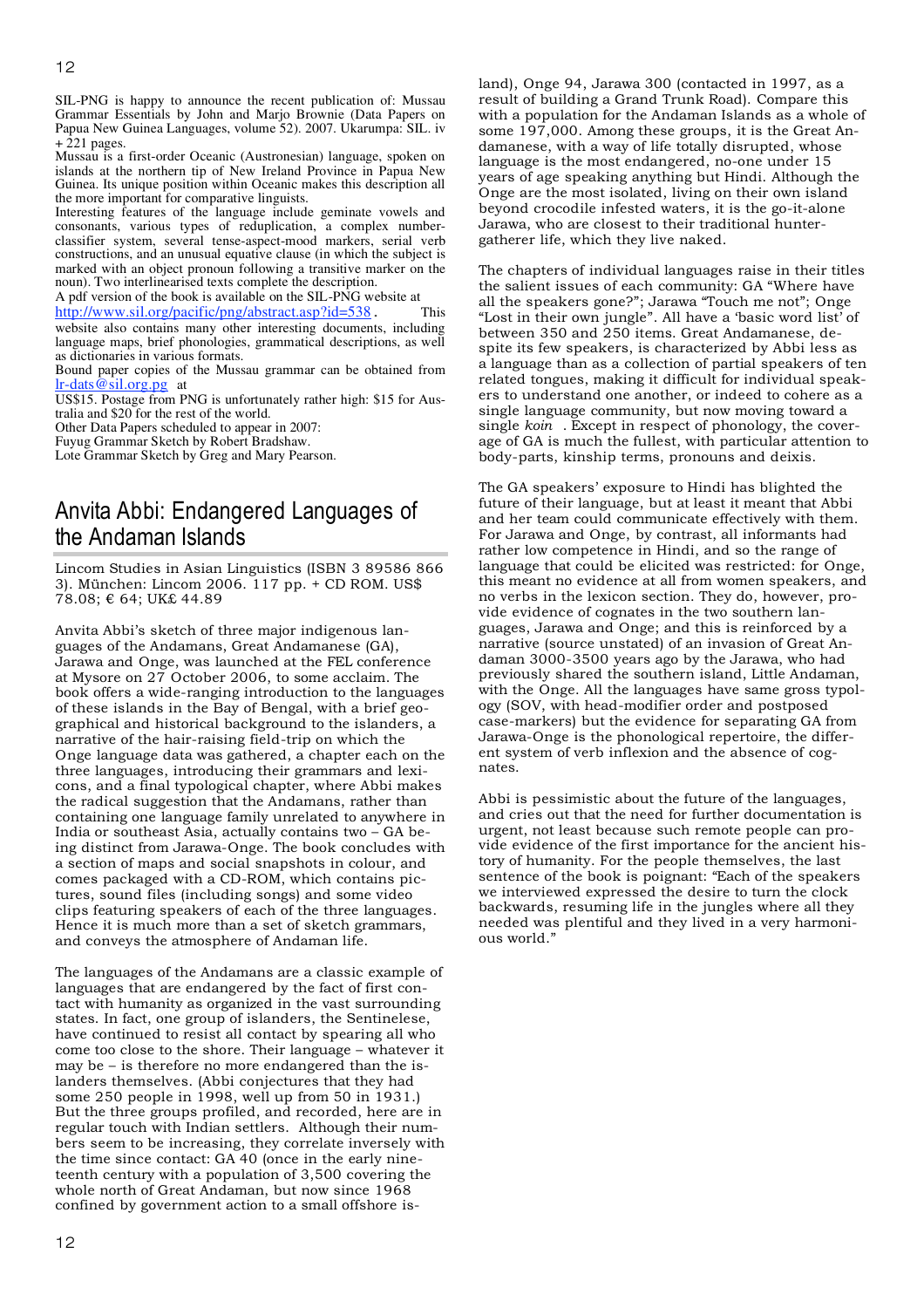# Foundation for Endangered Languages

### 1. Preamble 1.1. The Present Situation

At this point in human history, most human languages are spoken by exceedingly few people. And that majority, the majority of languages, is about to vanish.

The most authoritative source on the languages of the world (Ethnologue, Gordon 2005) lists just over 6,900 living languages. Population figures are available for just over 6,600 of them (or 94.5%). Of these 6,600, it may be noted that:

56 % are spoken by fewer than 10,000 people; 28% by fewer than 1,000; and 83% are restricted to single countries, and so are particularly exposed to the policies of a single government. At the other end of the scale, 10 major languages, each spoken by over 100 million people, are the mother tongues of almost half (49 %) of the world's population.

More important than this snapshot of proportions and populations is the outlook for survival of the languages we have. Hard comparable data here are scarce or absent, often because of the sheer variety of the human condition: a small community, isolated or bilingual, may continue for centuries to speak a unique language, while in another place a populous language may for social or political reasons die out in little more than a generation. Another reason is that the period in which records have been kept is too short to document a trend: e.g. the Ethnologue has been issued only since 1951. However, it is difficult to imagine many communities sustaining serious daily use of a language for even a generation with fewer than 100 speakers: yet at least 10% of the world's living languages are now in this position.

Some of the forces which make for language loss are clear: the impacts of urbanization, Westernization and global communications grow daily, all serving to diminish the self-sufficiency and self-confidence of small and traditional communities. Discriminatory policies, and population movements also take their toll of languages.

In our era, the preponderance of tiny language communities means that the majority of the world's languages are vulnerable not just to decline but to extinction.

### 1.2. The Likely Prospect

There is agreement among linguists who have considered the situation that over half of the world's languages are moribund, i.e. not effectively being passed on to the next generation. We and our children, then, are living at the point in human history where, within perhaps two generations, most languages in the world will die out.

This mass extinction of languages may not appear immediately life-threatening. Some will feel that a reduction in numbers of languages will ease communication, and perhaps help build nations, even global solidarity. But it has been well pointed out that the success of humanity in colonizing the planet has been due to our ability to develop cultures suited for survival in a variety of environments. These cultures have everywhere been transmitted by languages, in oral traditions and latterly in written literatures. So when language transmission itself breaks down, especially before the advent of literacy in a culture, there is always a large loss of inherited knowledge.

Valued or not, that knowledge is lost, and humanity is the poorer. Along with it may go a large part of the pride and self-identity of the community of former speakers. And there is another kind of loss, of a different type of knowledge. As each language dies, science, in linguistics, anthropology, prehistory and psychology, loses one more precious source of data, one more of the diverse and unique ways that the human mind can express itself through a language's structure and vocabulary.

We cannot now assess the full effect of the massive simplification of the world's linguistic diversity now occurring. But language loss, when it occurs, is sheer loss, irreversible and not in itself creative. Speakers of an endangered language may well resist the extinction of their traditions, and of their linguistic identity. They have every right to do so. And we, as scientists, or concerned human beings, will applaud them in trying to preserve part of the diversity which is one of our greatest strengths and treasures.

### 1.3. The Need for an Organization

We cannot stem the global forces which are at the root of language decline and loss.

But we can work to lessen the ignorance which sees language loss as inevitable when it is not, and does not properly value all that will go when a language itself vanishes.

We can work to see technological developments, such as computing and telecommunications, used to support small communities and their traditions rather than to supplant them. And we can work to lessen the damage:

by recording as much as possible of the languages of communities which seem to be in terminal decline;

- by emphasizing particular benefits of the diversity still remaining; and
- by promoting literacy and language maintenance programmes, to increase the strength and morale of the users of languages in danger.

In order to further these aims, there is a need for an autonomous international organization which is not constrained or influenced by matters of race, politics, gender or religion. This organization will recognise in language issues the principles of self-determination, and group and individual rights. It will pay due regard to economic, social, cultural, community and humanitarian considerations. Although it may work with any international, regional or local Authority, it will retain its independence throughout. Membership will be open to those in all walks of life.

### 2. Aims and Objectives

The Foundation for Endangered Languages exists to support, enable and assist the documentation, protection and promotion of endangered languages. In order to do this, it aims:

- To raise awareness of endangered languages, both inside and outside the communities where they are spoken, through all media;
- To support the use of endangered languages in all contexts: at home, in education, in the media, and in social, cultural and economic life;
- To monitor linguistic policies and practices, and to seek to influence the appropriate authorities where necessary;
- To support the documentation of endangered languages, by offering financial assistance, training, or facilities for the publication of results;
- To collect together and make available information of use in the preservation of endangered languages;
- To disseminate information on all of the above activities as widely as possible.